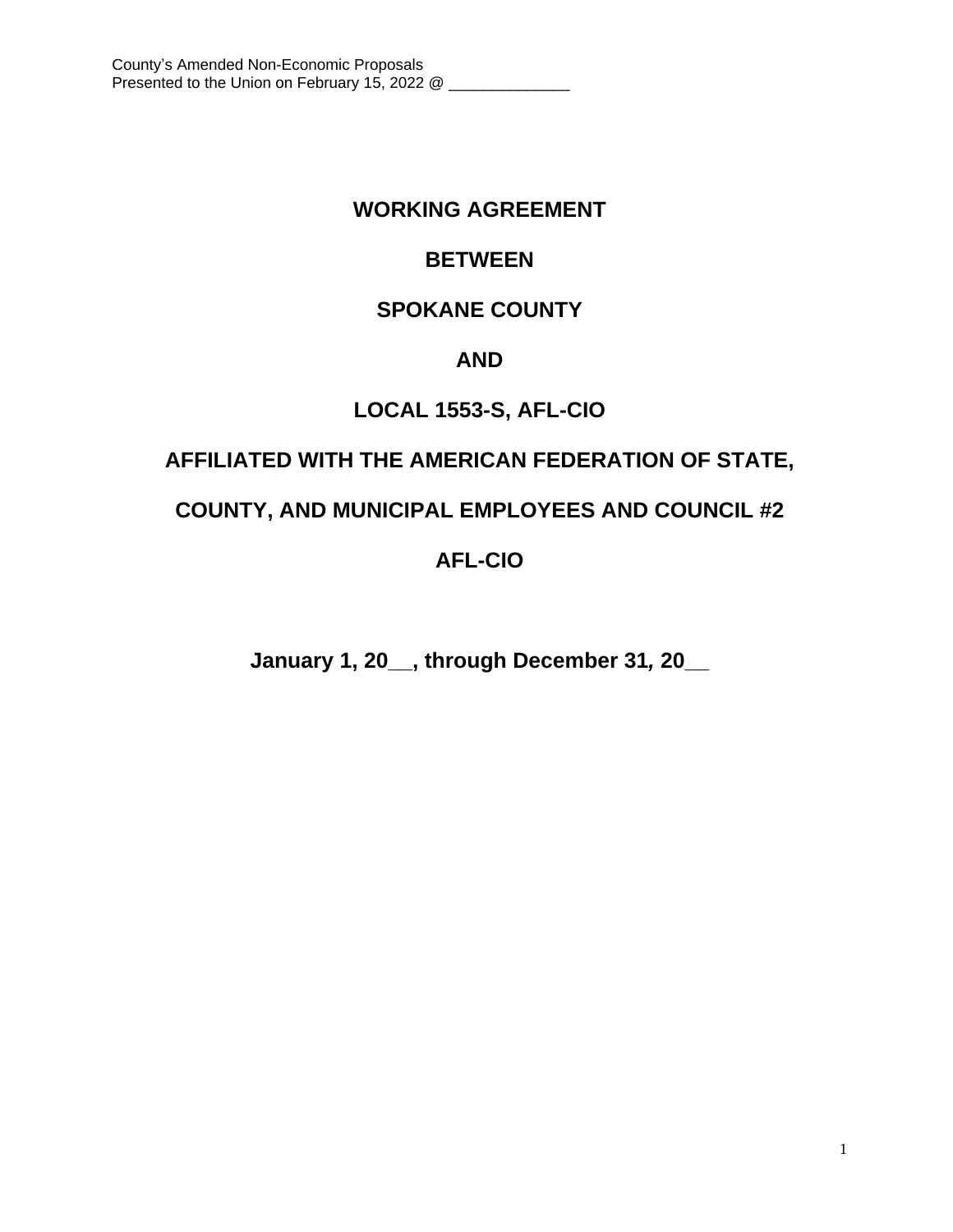# **ARTICLE 5 - UNION SECURITY**

- **5.1** All present employees in a Department covered by this Agreement who are members of the Union in good standing, as of the signing of this Agreement shall maintain their membership in the Union as a condition of employment.
- **5.2** All employees in a Department covered by this Agreement who are not members of the Union shall be required to join and maintain membership within thirty (30) days of the signing of this Agreement as a condition of employment.
- **5.3** All new employees in a Department covered by this Agreement hired after the execution date of this Agreement shall, as a condition of employment, become and remain members of the Union thirty (30) days after being employed.
- **5.1 Union Security**

**The Employer recognizes the Washington State Council of County and City Employees, AFSCME, Council 2 and its affiliated locals (hereinafter the Union) as the sole and exclusive bargaining representative in all matters concerning wages, hours, and other conditions of employment for all employees described in the recognition clause.**

**The Employer shall remain neutral when communicating with employees about Union membership and direct the employee to discuss Union membership with either the Local President or a Union Staff Representative.**

**For current Union members and those who choose to join the Union, the Employer shall deduct once each month all Union dues and fees uniformly levied and shall continue to do so for such time and on conditions set forth in the authorization for payroll deduction regardless of the employee's continued membership in the Union. The Employer shall transfer amounts deducted to Council 2. Authorizations for Payroll Deduction and Representation are valid whether executed in writing or electronically.**

**Upon receipt of the employee's written authorization, the Employer will deduct from the employee's salary an amount equal to the dues required to be a member of the Union. The Employer will provide payments for the deductions to the Union at the Union's official headquarters each pay period.** 

**Forty-five (45) calendar days prior to any change in dues, the Union will provide the Human Resources Department and Payroll Department, the percentage and maximum dues to be deducted from the employee's salary.**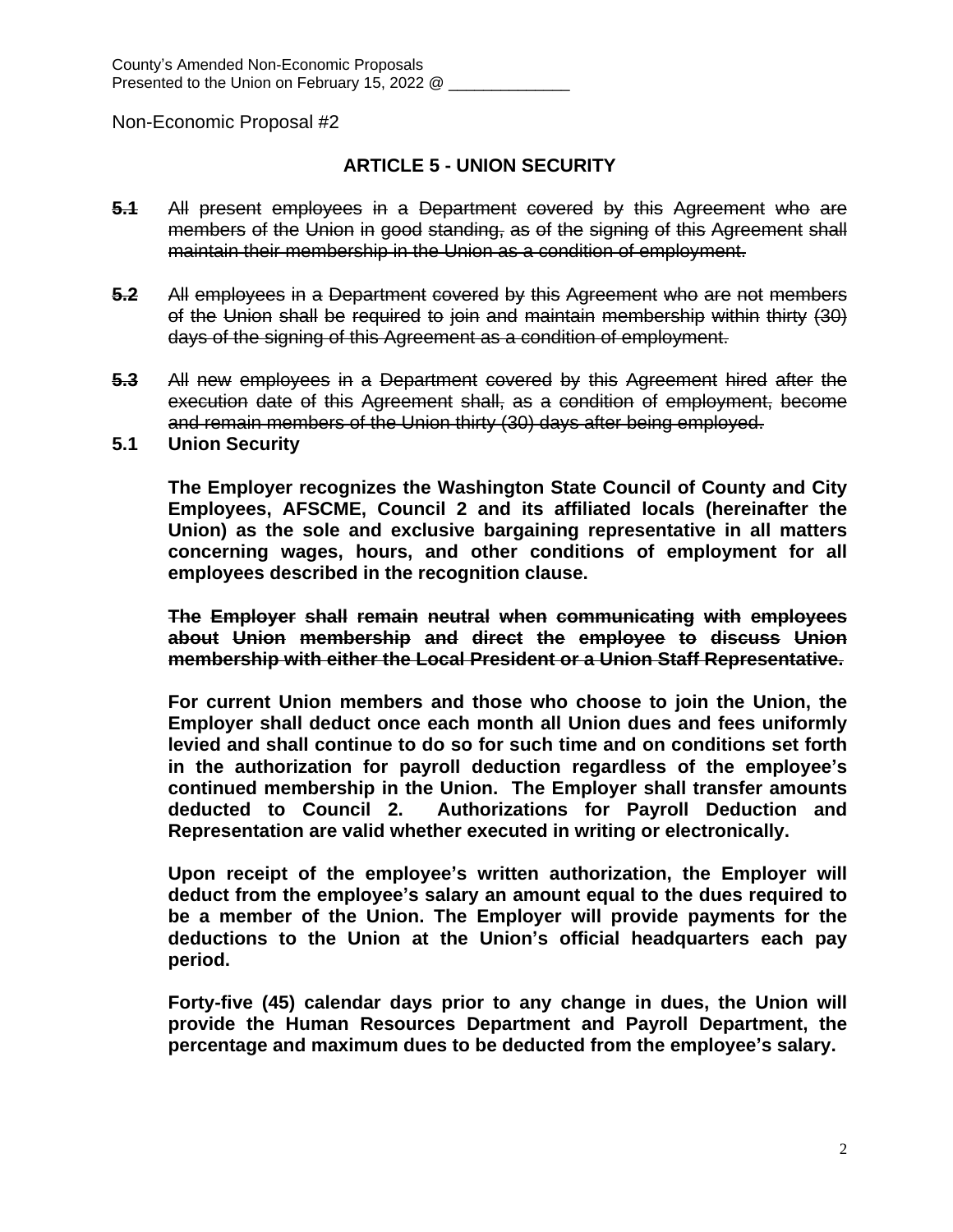**The Employer shall provide an electronic copy of the Authorization for Payroll Deduction and Representation card via email to** [C2everett@council2.com](mailto:C2everett@council2.com) **within ten (10) calendar days of the employee executing the document. The Union shall provide the Employer proof (written, electronic, or recorded voice authorization) a copy of the Authorization for Payroll Deduction and Representation card via email to** [AuditorPayroll@spokanecounty.org](mailto:AuditorPayroll@spokanecounty.org) **within ten (10) calendar days of the employee executing the document. The Employer shall provide to the Union monthly a complete list of all bargaining unit members that includes: Employee name, work address, home address, work phone, work email, birth date, hire date in current bargaining unit, job classification, department, hours worked and monthly base wage.**

**Union payroll authorization cards are valid whether paper or electronic and the Employer & the Union shall maintain their copies of the Union's Authorization for Payroll Deduction and Representation cards in a secure locations that is are available to the Union for review by either party upon request.**

**An employee may revoke his or her authorization for payroll deduction of payments to the Union by written notice to the Employer and the Union in accordance with the terms and conditions of their signed authorization card. If the Employer determines that it appears that the employee has revoked his or her authorization for payroll deduction in accordance with the terms and conditions of their signed authorization card, every effort will be made to end the deduction effective on the first payroll period following their revocation, and not later than the second payroll period. The Union has the right to challenge any employer action to revoke a dues deduction authorization by filing a grievance under the collective bargaining agreement grievance procedure.**

# **5.2 P.E.O.P.L.E Checkoff:**

**The Employer agrees to deduct from the wages of any Union member a P.E.O.P.L.E. (Public Employees Organized To Promote Legislative Equality) deduction as provided for in a written or electronically executed AFSCME (American Federation of State, County and Municipal Employees) authorization. An executed authorization may be revoked by the employee at any time by giving written notice to both the Employer and the Union (AFSCME). The Employer agrees to remit any deductions made pursuant to this provision promptly to the Union (AFSCME) together with an itemized statement showing the name of each employee from whose pay such deductions have been made and the amount deducted during the period covered by the remittance. The Employer will transfer amounts deducted to the AFSCME P.E.O.P.L.E. program.**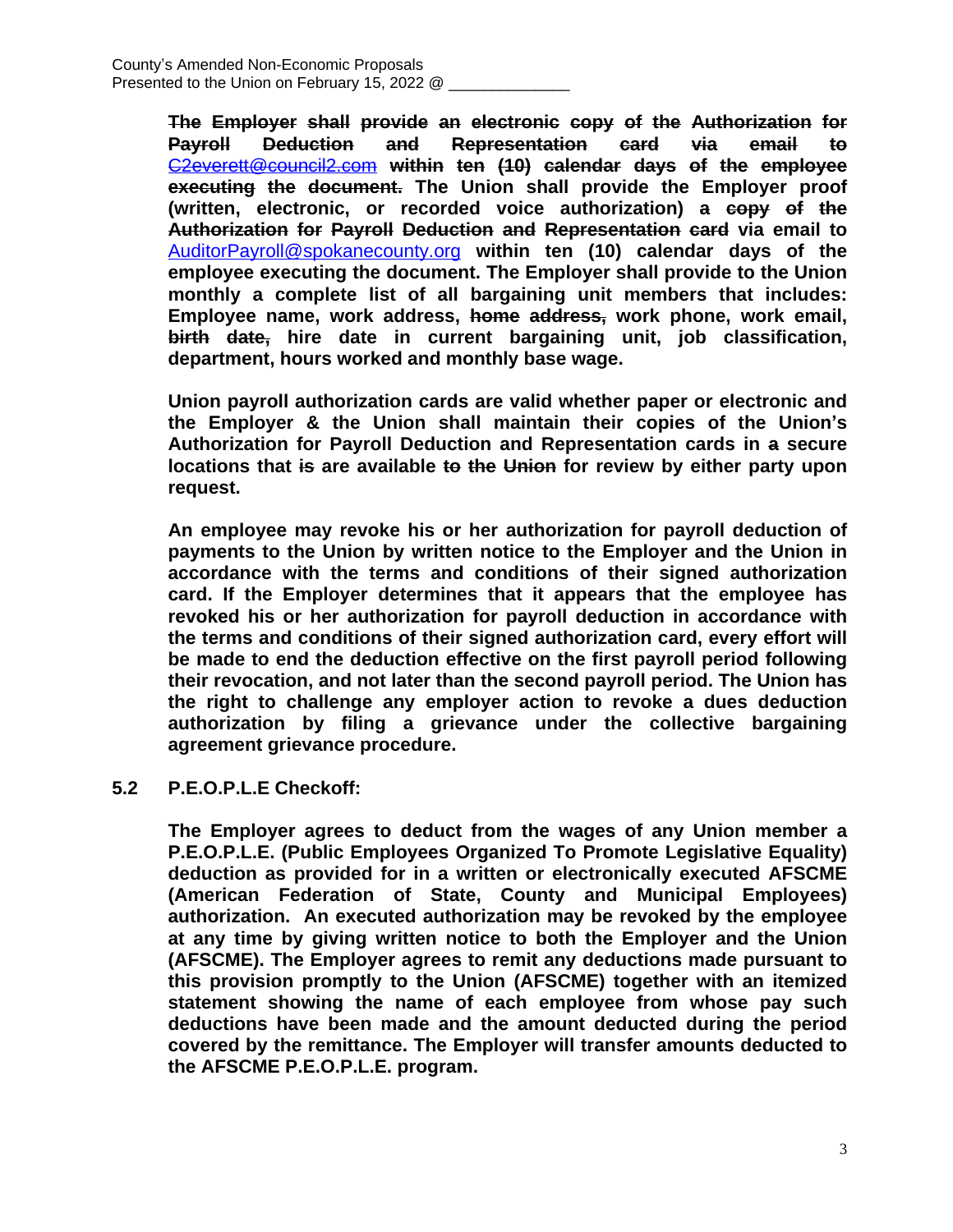### **5.3 New Hire Orientation:**

**The Employer agrees to notify the Union Staff Representative in writing of any new positions and new employees. At least two (2) working days prior to the orientation of the new employee, Once per month, the Employer shall provide an electronic format list with the names of the employees, job title, local affiliation and Department. A Union official shall, at no loss of pay, be granted up to thirty minutes, unpaid, to meet with the new employee(s), if they so choose, at a time that is mutually agreeable between the Union and the Department. at the conclusion of the orientation presentation, to provide each new employee a basic overview of the employees' rights and responsibilities regarding Union membership, dues authorization and Union insurance.**

### **5.4 Union Indemnity:**

**The Union will indemnify, defend and hold the Employer harmless against any claims made and against any suit instituted against the Employer which may arise by reason of any action taken by the Employer to comply with the provisions of this Article, including reimbursement for any legal fees or expenses incurred in connection with such action. The Employer will promptly notify the Union in writing of any claim, demand, suit or other form of liability asserted against it relating to its implementation of this article.**

- **5.5** Each employee shall be protected by RCW 41.56.122 (1).
- **5.6** The Employer shall deduct any Union membership initiation fees, and, once each month, dues from the pay of those employees who individually authorize in writing that such deductions be made. The amounts to be deducted shall be certified to the County Auditor by the Treasurer of the Union, and the aggregate deductions of all employees shall be remitted, together with an itemized statement to the Washington State Council of County and City Employees, and a copy sent to the Local Treasurer, after such deductions have been made.

# **5.7 Definitions:**

5.6.1 Regular Employee: An employee who has successfully completed their probationary period. The term of the probationary period is twelve (12) months. **This period may be extended to account for any leave of absence, paid or unpaid, that the employee may take. Should an employee promote during their probationary period, their probation period will not be extended unless by mutual agreement between the Union the Elected Official/Director or their designee. The employee shall forfeit all rights to bump back to any position(s) held prior to their promotion.**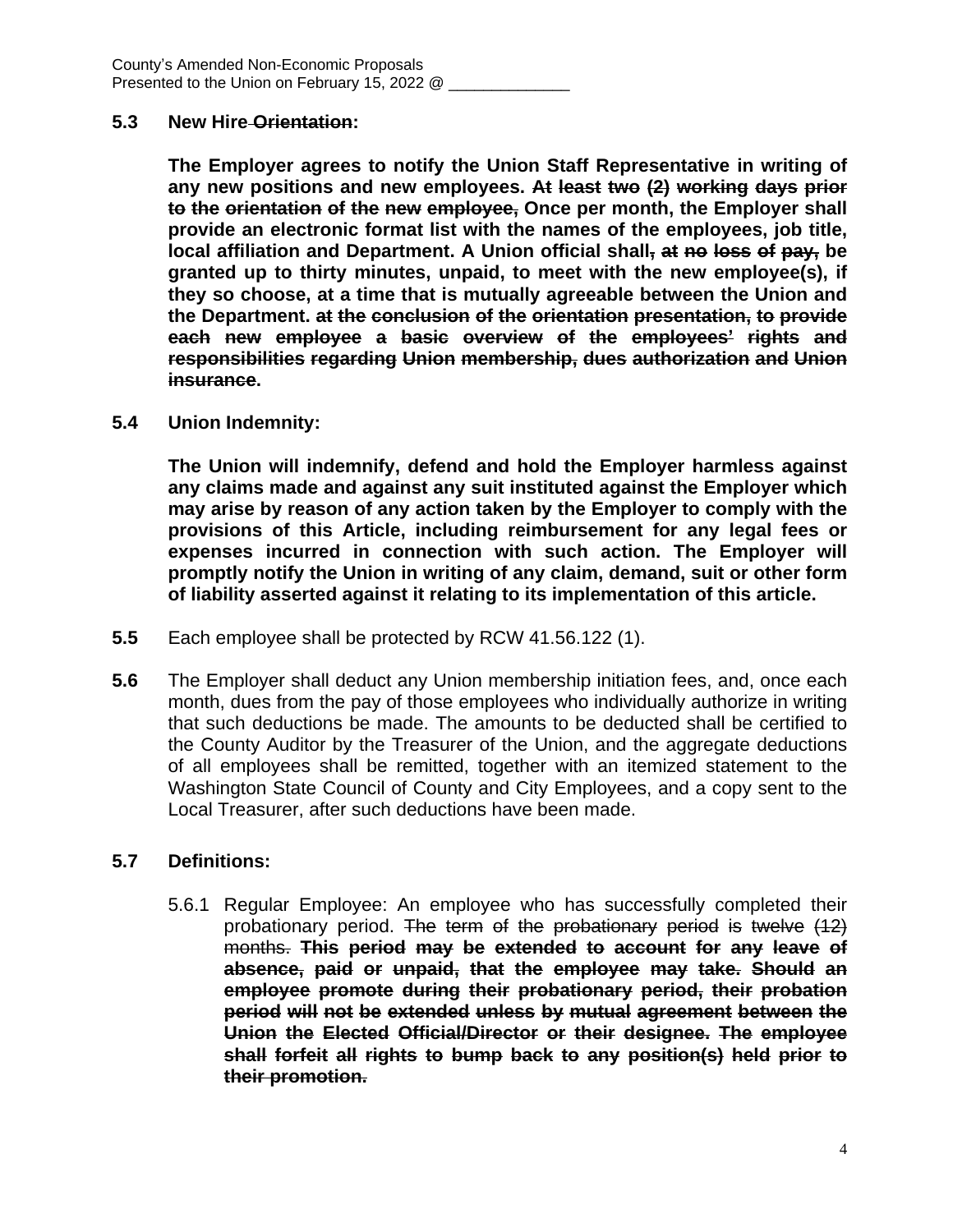- 5.6.2 Full Time Employee: A regular employee who regularly works a minimum of 37.5/40 hours per week on a continuing basis.
- 5.6.3 Part Time Employee: A regular employee who works less than a 37.5/40 and more than 18.75/20 hours per week on a continuing basis and receives benefits on a true pro-rated basis.
- 5.6.3 Percentage/Job Share Employee: A regular employee who **works less than 37.5 hours on a continuing basis.** is not a Full-Time Employee but works on a percentage basis so benefits are pro-rated (i.e. 50%, 75%, 90%) based on the percentage of time the employee is regularly scheduled to work.
- 5.6.4 **Probationary Period:**
	- 5.6.4.1 **New Hire Probation Period shall be a period of twelve (12) months following their hire date. This period may be extended to account for any unpaid leave of absence taken by the employee during this time period.**
	- 5.6.4.2 **Promotional Probation Period shall be a period of six (6) months following the effective date of their promotion. This period may be extended to account for any unpaid leave of absence taken by the employee during this time period.**
	- 5.6.4.3 **Should an employee promote during their new hire probationary period, they shall remain on probation for the remainder of their new hire probationary period or six (6) months, whichever is longer.**
	- 5.6.4.4 **Employees who promote during their new hire probation period shall not be eligible to revert back to their former position, unless mutually agreed to by their former Elected Official/Department Head or designee.**
	- **5.6.4.5 During such period an employee may be transferred, laid off or terminated at the discretion of the Employer.**
- **5.7** The Human Resource Department, once each month, will provide electronically to the WSCCCE (Spokane Office) a bargaining unit report which contains the following member information: Employee's full name, home mailing address, home telephone number, work telephone number (if applicable), work email address (if applicable), job code number, job classification title, salary range and step, denote 37.50 or 40 hours per week, employees hourly and monthly compensation, County's date of hire, and the date this employee actually transferred into the Local.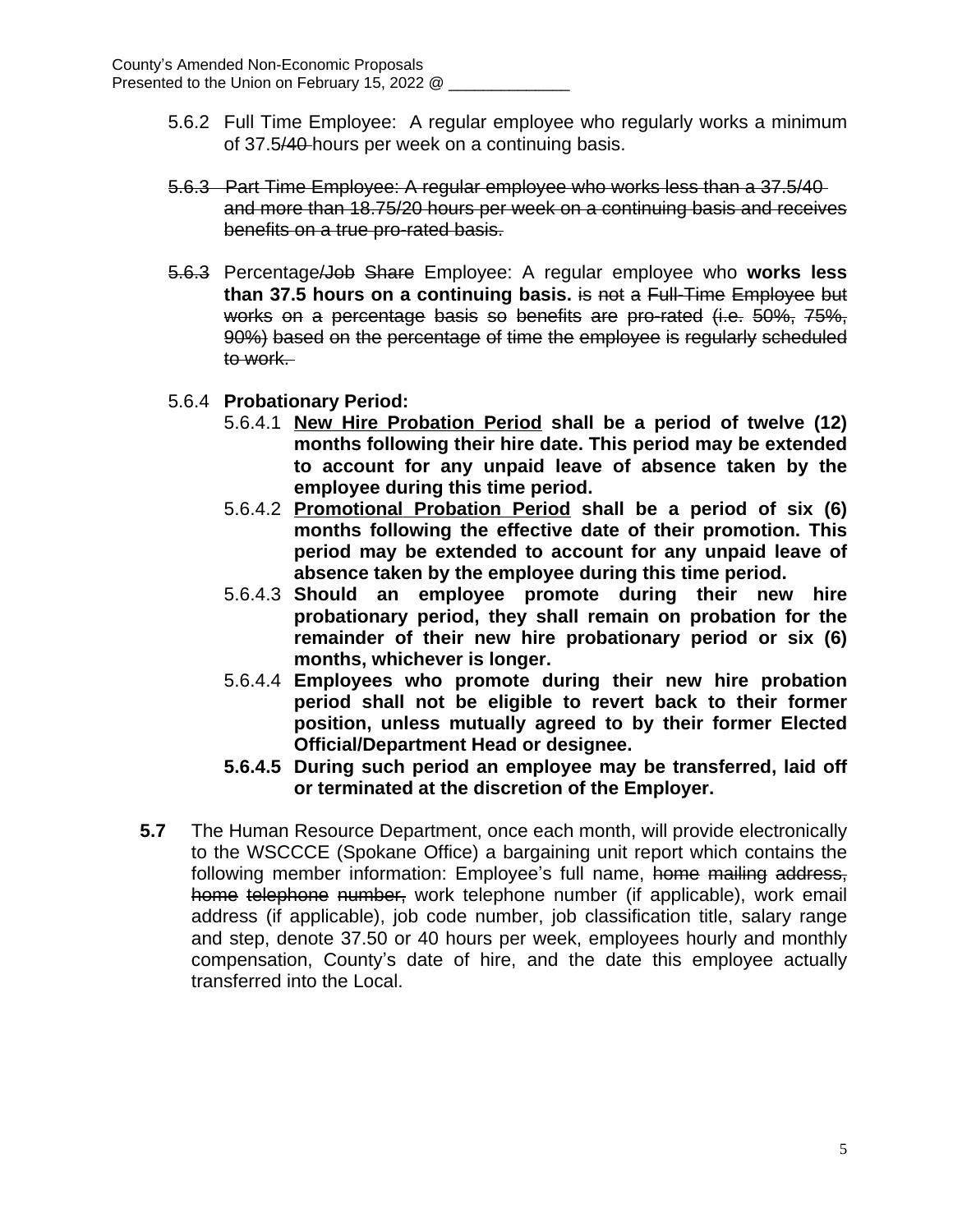# **ARTICLE 7 - UNION ACTIVITIES/FUNCTIONS/BUSINESS**

### **7.1 Notice and Authorization of Union Representatives:**

The Union agrees to provide an updated list to elected officials, Department heads and Human Resources of who is authorized to represent the Union in any matters outlined in this article. An "authorized representative" is one who is appointed or elected by their Local Union. Prior supervisor approval shall be obtained whenever possible for absences from the workplace. Such approval shall not be unreasonably withheld. Absences from the workplace of 30 **15** minutes or more for Union activities/functions shall be documented by use of a leave slip.

# **7.2 Types of Activities:**

- 7.2.1 The Employer agrees that during working hours, on the Employer's premises and without loss of pay, authorized Union representatives shall be allowed to consult with the Employer, his/her representative(s), Local Union officers, other authorized Union representatives or members concerning contract questions and problem solving in an effort to resolve issues at the lowest possible level. The Union agrees to first receive the approval from their appropriate elected official, Department head or designee and agrees to carry out these activities at times which are the least disruptive to the workplace.
- 7.2.2 The Employer agrees that representatives of the American Federation of State, County and Municipal Employees, whether Local Union representatives, State Council representatives, or International representatives shall upon notification to **and approval by** the elected official/Department head or designee, have full and free access to the premises of the Employer at any time during working hours to conduct Union activities, without disrupting the regular functions of the Department.
- 7.2.3 Examples of Union activities are as follows:
	- 7.2.3.2 Process grievances.
	- 7.2.3.2 Participate in PERC hearings as a direct participant, i.e. as a witness, shop steward and/or president of the Local involved. Notification will be given to the Department of those requested to attend. Witnesses are those who are testifying or about to testify at the PERC hearing.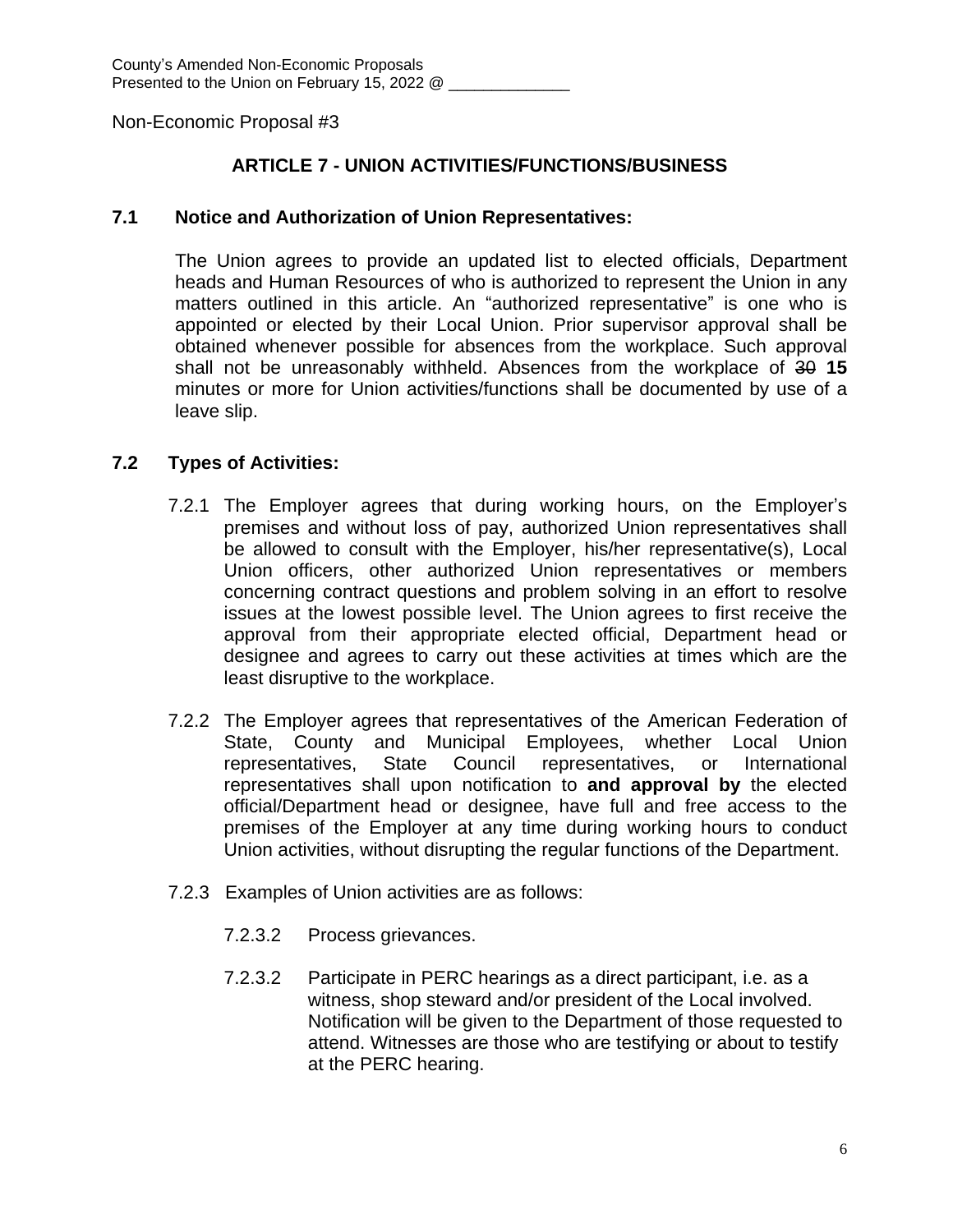- 7.2.3.3 Attend Labor/Management meetings.
- 7.2.3.4 Attend negotiation meetings.
- 7.2.3.5 Distribute Union literature.
- 7.2.3.6 Transmit communications, authorized by the Local Union or its officers, to the employee, Employer or his/her representative(s).

# **7.3 Union Functions**:

The Employer agrees to grant authorized Union representatives time off with**out** pay, not to exceed an accumulative total of ten (10) working days in any calendar year to attend or represent the Union at Union functions. Fifty percent (50%) of the unused days at calendar year end will be carried over to the following year for the term of the contract.

- 7.3.1 To ensure adequate staffing, no more than ten percent (10%) **one (1)** of the employees **Local 1553-S employee** in a work unit will participate in a Union function at one time. A "work unit" shall be defined as a group of employees who answer to a common supervisor. If a work unit has less than ten (10) employees, only one individual will be allowed to attend.
- 7.3.2 Example of functions are as follows:
	- 7.3.2.1 Union Conventions
	- 7.3.2.2 Council 2 Executive Board Meetings/Training.
	- 7.3.2.3 Other functions that management agrees are beneficial to the County.

#### **7.4 Union Business:**

The Union agrees to conduct Local Union business at times other than normal county business hours. Examples of Local Union Business are as follows:

- 7.4.1 General membership meetings
- 7.4.2 E-Board meetings
- 7.4.3 Elections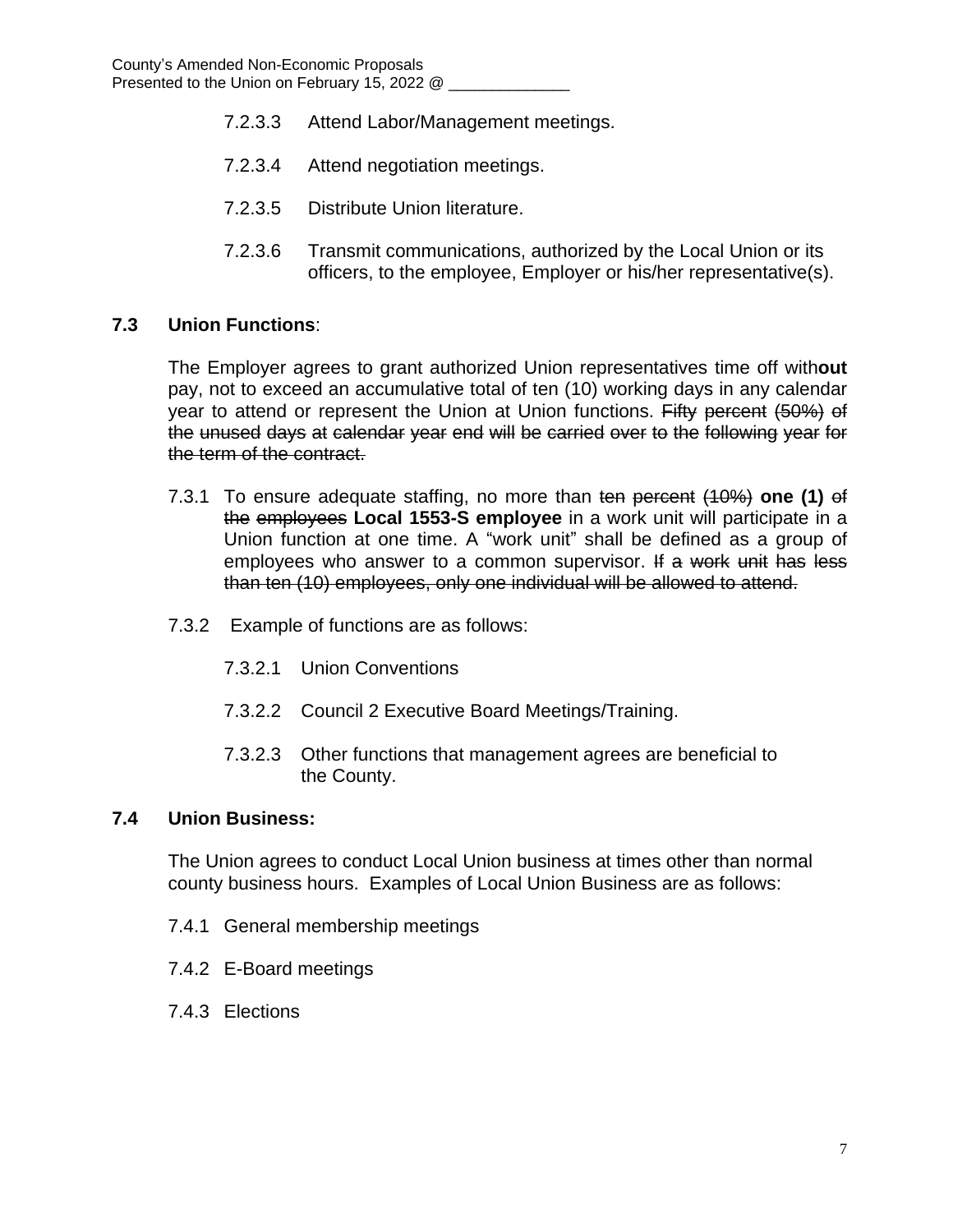# **ARTICLE 9 – PAID TIME OFF (PTO)**

#### **9.8 Other Benefits/Programs:**

- 9.8.1 Employees on the PTO plan are not eligible to receive or donate time to Shared Leave.
- 9.8.2 Short Term Disability (STD) **and Long Term Disability (LTD)**:
	- a. **Employees will be eligible for STD & LTD benefits in accordance with the County's policy.** Employees must use all of the PTO/CAT balances prior to receiving STD.
	- b. Only employees on PTO are eligible for the STD plan,
	- c. STD has a benefit waiting period of 60 calendar days from the date of the disability. STD benefits end with Long Term Disability (LTD) begins.
	- d. STD will pay sixty percent (60%) of an employee's basic monthly gross earnings in effect at the time they become disabled, and provide a monthly STD income payment. Payroll related taxes and other benefit contributions (i.e. medical, dental, life insurance, retirement) are not deducted from the monthly STD income by the IRD. (Consult your tax advisor)
	- e. For complete STD plan information and requirements, contact Human-Resources.
- 9.8.3 Long term Disability (LTD):
	- a. Employees must use all of the PTO/CAT account balances prior to receiving LTD.
	- b. Only employees on PTO are eligible for the LTD plan.
	- c. LTD has a benefit waiting period of 180 calendar days from the date of disability.
	- d. LTD will pay sixty percent (60%) of an employee's basic monthly gross earning in effect at the time they became disabled, and provide a monthly LTD income payment. Payroll related taxes and other benefit contributions (i.e. medical, dental, life insurance, retirement) are not deducted from the monthly LTD income payment; however, such payments may be considered taxable income by the IRS. (Consult your tax advisor)
	- e. For complete LTD plan information and requirements, contact Human Resources.
- 9.8.4 Labor and Industries (L&I) Leaves: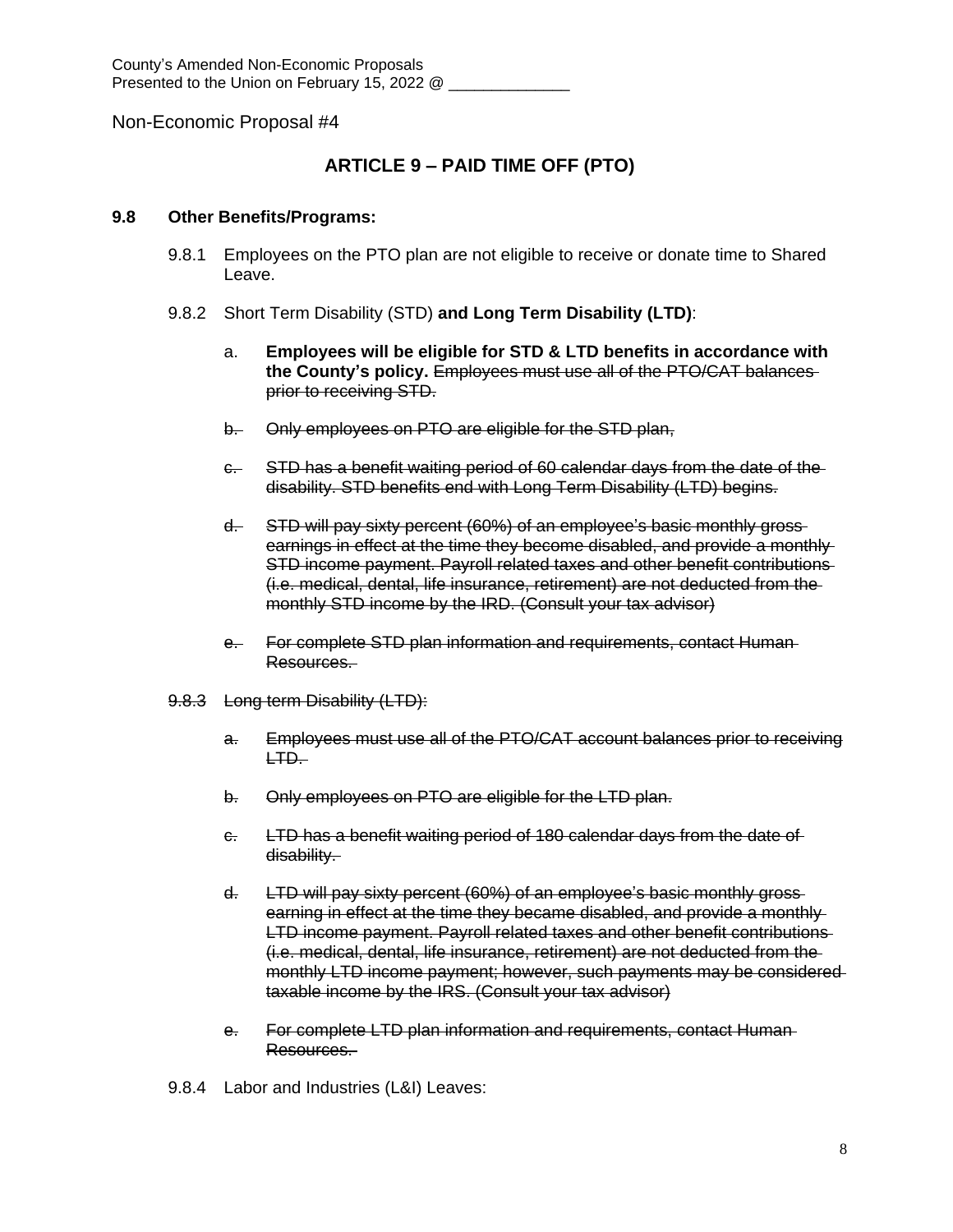- a. Employees will have the option of using CAT, PTO or leave without pay for approved L & I leaves.
- b. Employees must first use CAT time if it is available. PTO and CAT hours are eligible for buy back in accordance with workman's Comp statutes and County Policy. If no CAT hours are available, PTO time or leave without pay may be used.
- c. Employees must authorize in writing their desire to use PTO time as a buyback option versus straight time-loss option.
- d. Monthly income payment is determined by L & I. Contact Risk Management Department for information and requirements.
- 9.8.5 Family Medical Leave Act (FMLA):
	- a. Employees who have an illness or injury requiring them to be absent for three (3) working days or longer per condition, should contact Human Resources to discuss FMLA or other benefits/conditions (including CAT account) that may apply as a result of their time off. Spokane County Risk Management and/or HR may require a release to return to work for employee medical absences.

#### **9.9 Conversion from Current Plan to PTO:**

- a. Conversion will occur as negotiated and adopted by the Board of County Commissioners.
- b. Vacation hours will be converted hour for hour.
- c. Sick leave from an employee's current balance will be credited up to sixty (60) hours (for **37.5 hour employees** seven and one-half (7.5) hour shift)/ sixty-four (64) hours (for **40 hour employees** eight (8) hour shift) in the PTO bank. Remaining sick leave hours will be placed in a catastrophic (CAT) account.
- d. If the combination of vacation, personal days and sixty (60)/sixty-four (64) hours of sick leave exceeds the PTO rollover cap, excess PTO will be cashed out down to the cap.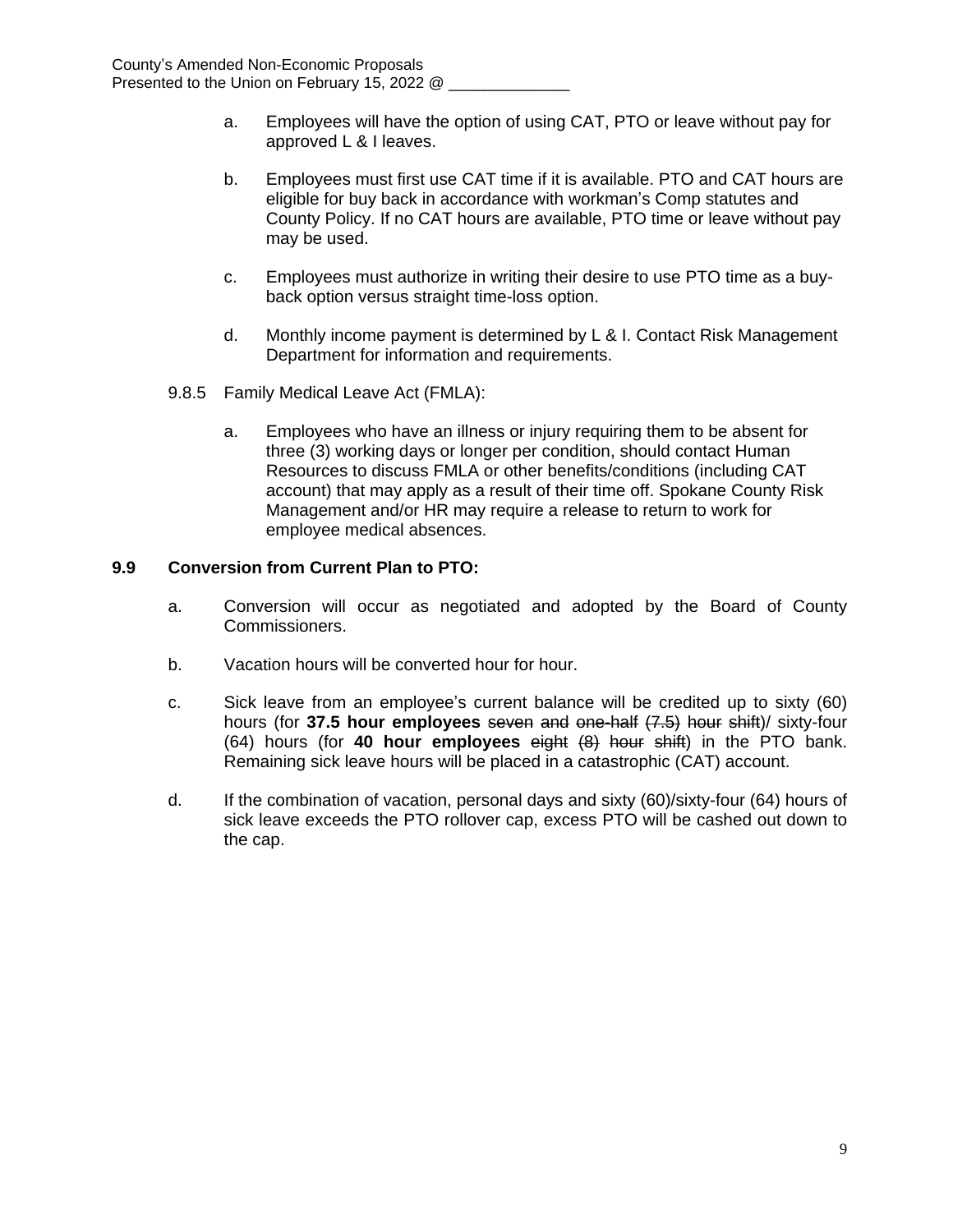# **ARTICLE 12 - HOURS OF WORK**

All items contained in this Article shall apply unless specifically addressed in individual supplements.

### **12.1 Regular Hours:**

- 12.1.1 The regular hours of work each day shall be consecutive except for interruptions for lunch periods.
- 12.1.2 All employees' work schedules shall provide for a fifteen (15) minute rest period during each half shift.
- 12.1.3 The normal work week shall consist of **no more than** five (5) consecutive days followed by **no less than** two (2) days of rest**, unless by mutual consent between the employee and the employee's Elected Official/Department Head or designee.** Seven and one-half (7-1/2) or eight (8) consecutive hours of work, except for interruptions for lunch periods, shall constitute a workday.
	- 12.1.3.1 Shifts shall be bid on the basis of seniority and may not be changed during the markup except by mutual agreement by the Union and the County. Employees may voluntarily trade shifts with the approval of Management.
	- 12.1.3.2 Supervisors may be reassigned from their bid shift and/or days off for a maximum of thirty (30) calendar days. Such reassignment shall be for training or special projects and may include changes in shifts for familiarization. Supervisors will be given a thirty (30) calendar day notice of a change of shift or days off except in emergencies.

Management will **may** consider the employees' non-work obligations such as school, health care, day care and civic duties before reassigning them.

12.1.3.3 Juvenile Detention Shift Supervisors work shifts shall be bid every four (4) month for markups beginning in January, May and September beginning the first Monday of the month. Employees whose work shift is extended or reduced due to daylight savings time shall be paid for the actual hours worked. In the case of an hour reduction the employee will be allowed to add another hour to that shift to match the number of hours scheduled.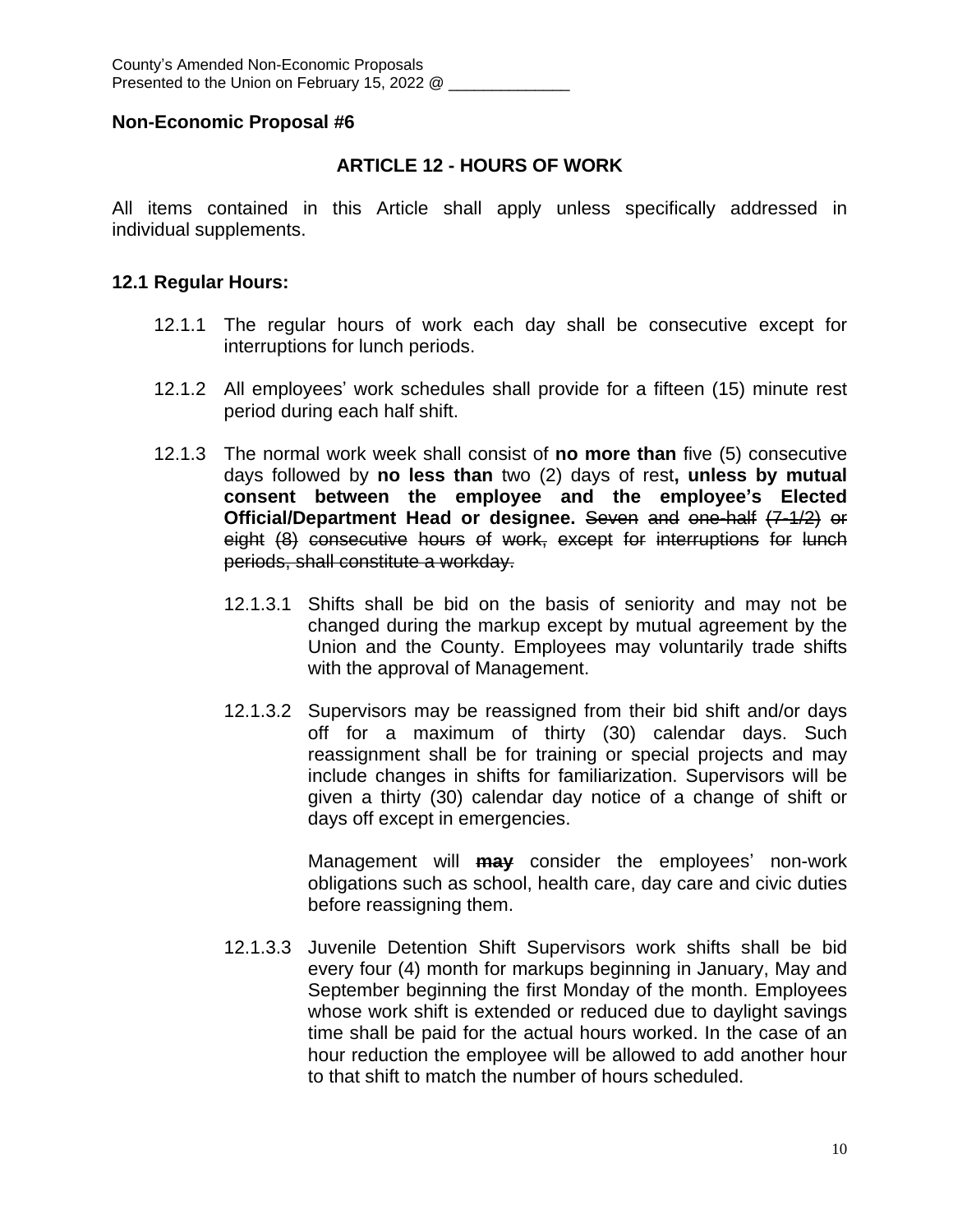- 12.1.3.4 All employees shall be scheduled to work on a regular work shift, and each shift shall have regular starting and quitting times. Work schedules showing alternative shifts, workdays and hours shall be posted on all Department bulletin boards. Except for emergency situations, work schedules will not be changed without giving the Union and the employee ten (10) working days advance notice. When the Employer has a need to change work schedules within the Department, the Department shall notify the Union to negotiate the effects of the proposed schedule change.
- 12.1.4 Working through a rest or meal break must be authorized by a supervisor in writing.

# **12.2 Alternative Work Hours or Shifts:**

- 12.2.1 The Employer may establish a work week other than five (5) seven and one-half (7-1/2) or eight (8) hour days or shift work within a Department. The Department shall notify the bargaining unit to negotiate the effects of the changes.
- 12.2.2 Alternative work hours or shifts other than five (5) seven and one-half or eight (8) hour days will be negotiated with the effected Department/bargaining unit.
- 12.2.3 Alternative work schedules agreed upon by both parties will allow different start times and workdays but will not create overtime for regularly scheduled hours.
- 12.2.4 Effective April 1, 2018, employees on alternative work schedules whose regular work day differs from the seven and one half (7.50) or eight (8) hour day shall have their holidays paid for as the number of hours in their actual scheduled work day.

# **12.3 Paid Leave**:

All paid leave shall be considered as hours worked **but will not count toward overtime eligibility**.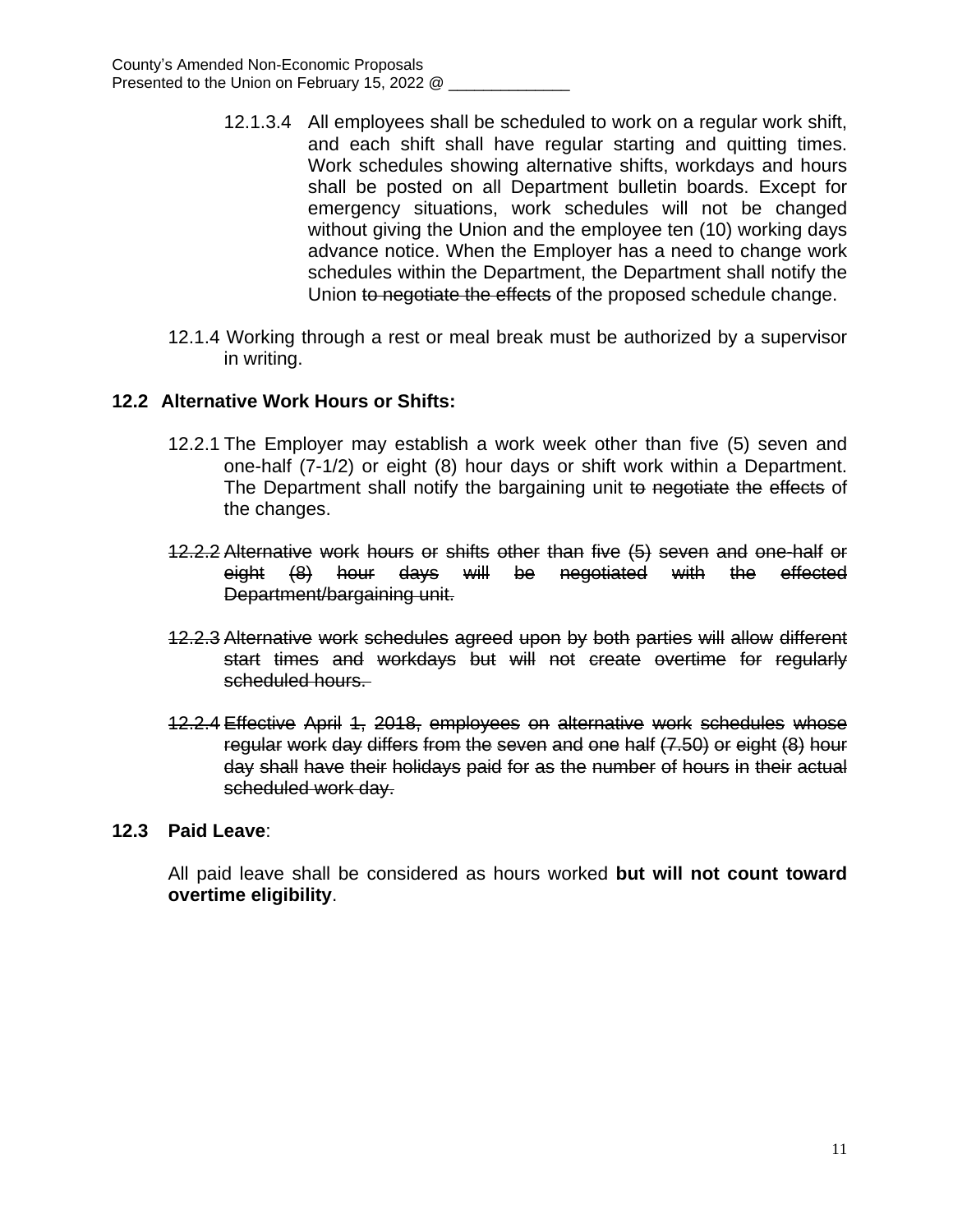# **ARTICLE 13 - LEAVES OF ABSENCE**

### **13.3 Compensation for Absences Due to Widespread Emergency:**

- 13.3.1 If County offices have not been closed and individual employees are unable to report to work, or are permitted to leave early, such absences are to be charged to personal holiday time, accrued vacation or accrued comptime. If such accrued leave time is not available to that employee, such absence will be without pay.
- 13.3.2 Employees who are late arriving to work due to the current weather/road/emergency conditions may charge the time to accrued leave, take the time without pay, or make up the time at a maximum of seven and one-half (7½) or eight (8) hours within two (2) weeks.
- 13.3.3 In the event the Board, after consultation with the Sheriff, determines to close County operations and directs employees to go home, all but essential personnel shall be released**. If employees are eligible and have the capability to work from home, are expected to continue working from home for the duration of the closure. Employees who are unable to perform their job-related duties from home may elect to go unpaid or use accrued time for the time missed due to the closure**, and they shall be paid for the time off the job. Such pay shall not be charged to accrued leave time. **Employees may elect to go unpaid or use any accrual to cover any missed hours due to the County operations being shutdown.**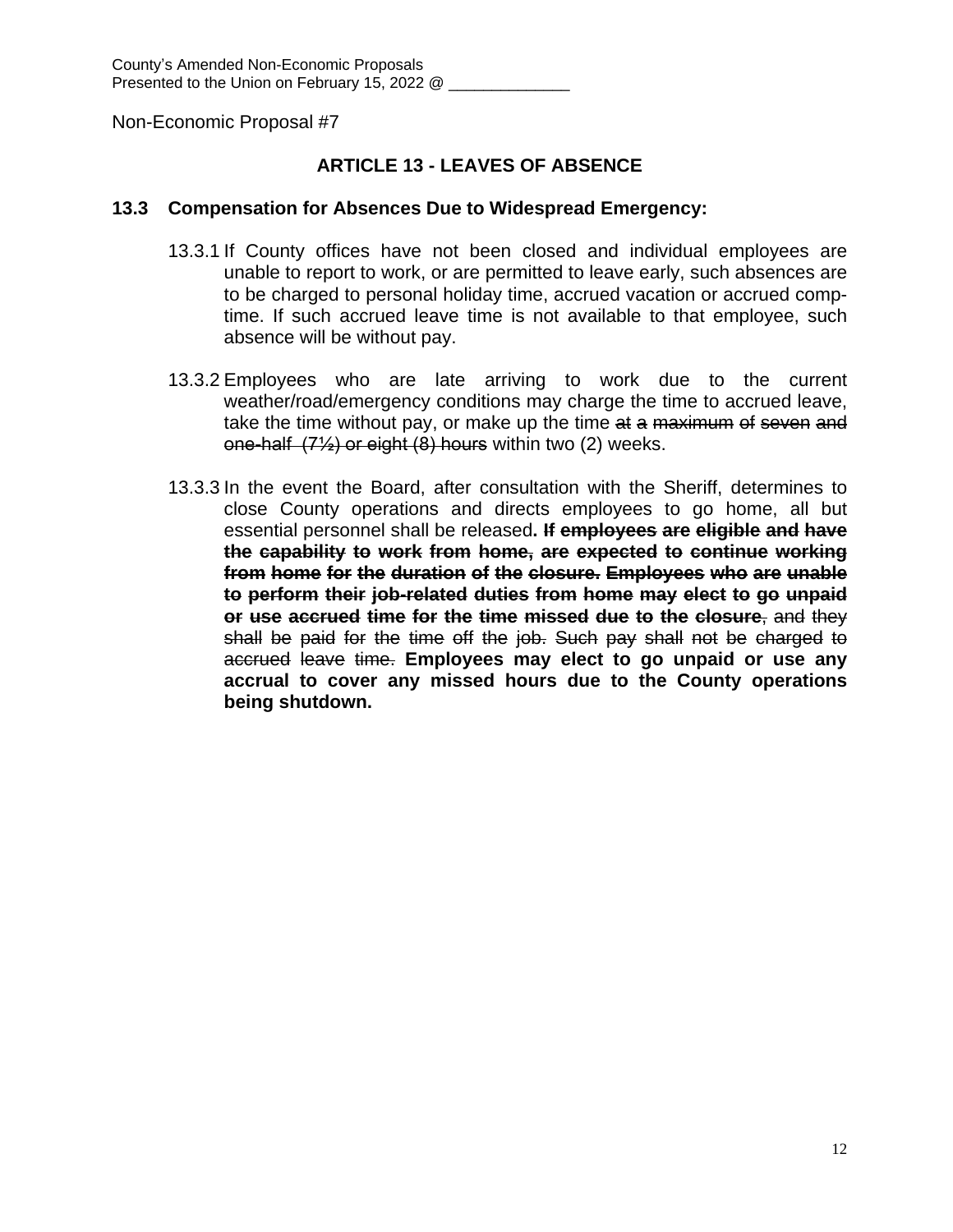# **ARTICLE 14 – CLASSIFICATION/RECLASSIFICATION**

#### **14.1 Positions and Classification Specifications:**

- 14.1.1 Position: Single job. A specific aggregate of duties and responsibilities assigned by department management to be performed by one employee within the Department.
- 14.1.2 Classification: One or more positions that are sufficiently alike with respect to duties and responsibilities to warrant using the same title, qualification requirements, descriptions/class specifications, job code number and pay grade as listed in Appendix 1. Different positions within a classification may use different selection factors and recruitment processes.
- 14.1.3 The County agrees to update the classification specifications when requested by a department in a timely manner and provide written notice to the applicable local union. **If the County makes updates to a classification specification, the County will provide the Union fourteen (14) days notice prior to the implementation of the revised specification.** The Union will have 20 working **fourteen (14)** days from receipt of the notice to negotiate **discuss** the impact of changes to the existing classifications. The parties may extend the time frames by mutual agreement.
- **14.2 Reclassifications:** Employees shall have the right to request re-evaluation utilizing the following procedures. In any case, an employee cannot be reclassified if they do not meet the minimum requirements of a position to which they are requesting reclassification to.
	- 14.2.1 Requests for reclassification may be the result of either a nine (9) month or greater assignment working out of class, or a significant change in duties and responsibilities. All requests shall be submitted on a Job Analysis Request form. An employee or the employer may file a request.
	- 14.2.2 Positions submitted for reclassification consideration, related to a nine (9) month out-of-class assignment must have the Elected Official, Department Head or designee's signature concurring with the request for reclassification consideration. The Elected Official, Department Head or designee shall have 10 working days to respond in writing to the request and/or forward request to Human Resources.
	- 14.2.3 Regarding positions submitted for reclassification consideration due to a significant change in job duties, the employee or department must detail those duties that are contained within a different class specification or are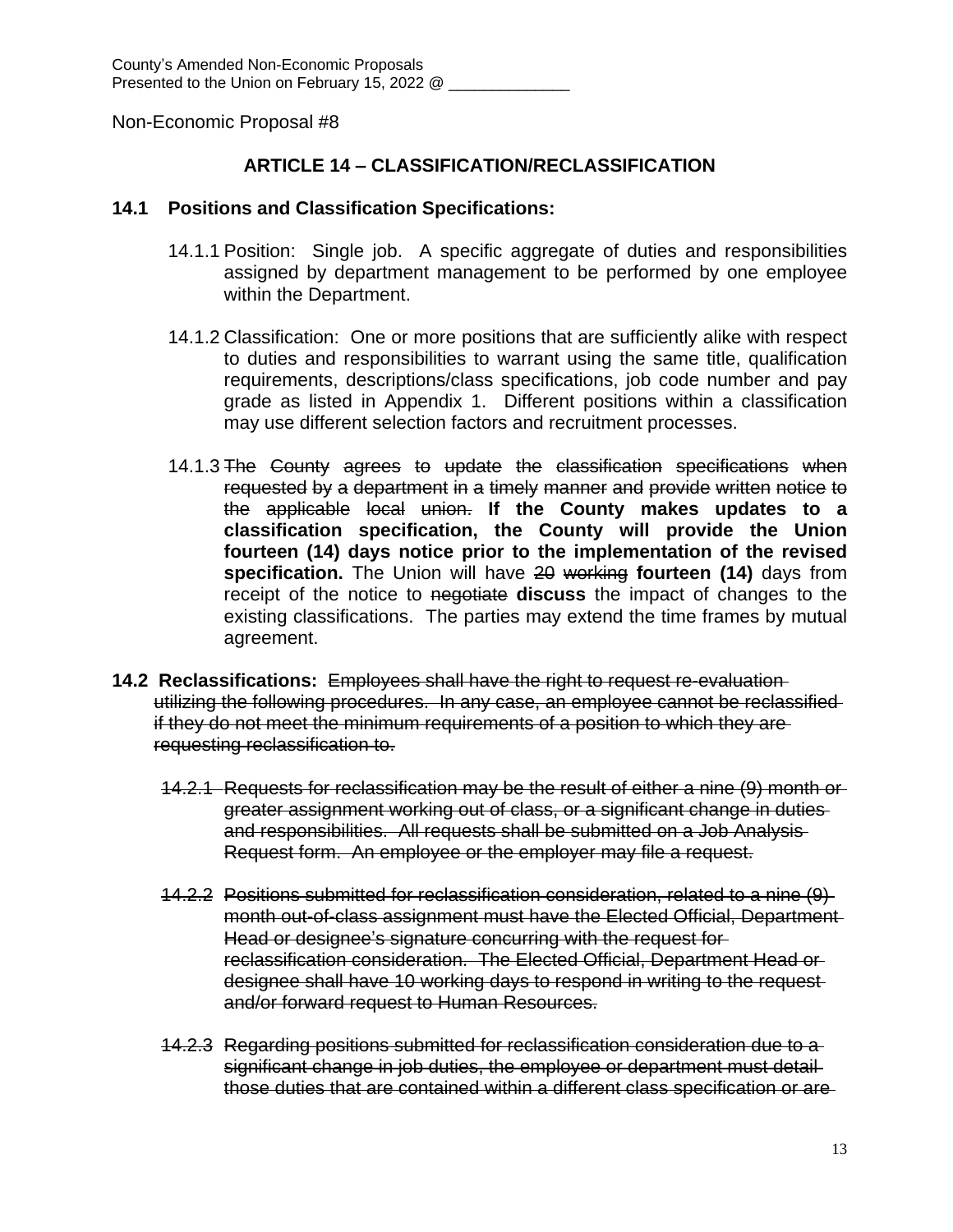not contained within the employee's current class specification. Additionally, the requester must specifically detail how long they have been performing the duties for more than 50% of their work time as well as how long that type of assignment is expected to continue. Such requests mustalso have the Elected Official, Department Head or designee's signature concurring with the request for reclassification consideration. The local union shall be forwarded a copy of the request. The Elected Official, Department Head or designee shall have ten (10) working days to respond in writing to the request and or forward the request to Human Resources.

- 14.2.4 If there is no concurring signature from the Elected Official, Department Head or designee in either case described in 14.3.6.2 or 14.3.6.3 above, the employee must discontinue performing the out of class duties that formed the basis for the request. Additionally the Elected Official, Department Head or designee must assure there is no assignment of out of class duties.
- 14.2.5 If the employee and Elected Official, Department Head or designee agree on the body of work and the work continues to be assigned but there is disagreement on the proper classification the reclassification request may be submitted to step 2 of the grievance procedure.
- 14.2.6 If agreed to and approved, and the employee has been receiving out of class pay, the effective date of the reclassification shall be the tenth (10th) working day after the request was submitted by the employee to the Elected Official, Department Head or designee.
- 14.2.7 If there is disagreement between the employee and the Elected Official, Department Head or designee regarding the content of the information on the Job Analysis Request, the reason for the disagreement will be discussed with the employee and the Union. The employee and Union will have ten (10) working days to address and revise the area(s) of disagreement. If the revised request is received by the end of the ten (10) working days, and if agreed to and approved, the effective date of the reclassification shall be the tenth (10th) working day after the request was initially submitted by the employee to the Elected Official, Department Head or designee.
- 14.2.8 If a revised request is not received by the end of the ten (10) working days, the effective date of the reclassification shall be the tenth (10th) working day after any subsequent submissions have been agreed to and approved by the Elected Official, Department Head or designee.
- 14.2.9 Once Human Resources has received the reclassification request, they will respond within thirty (30) working days as to their determination of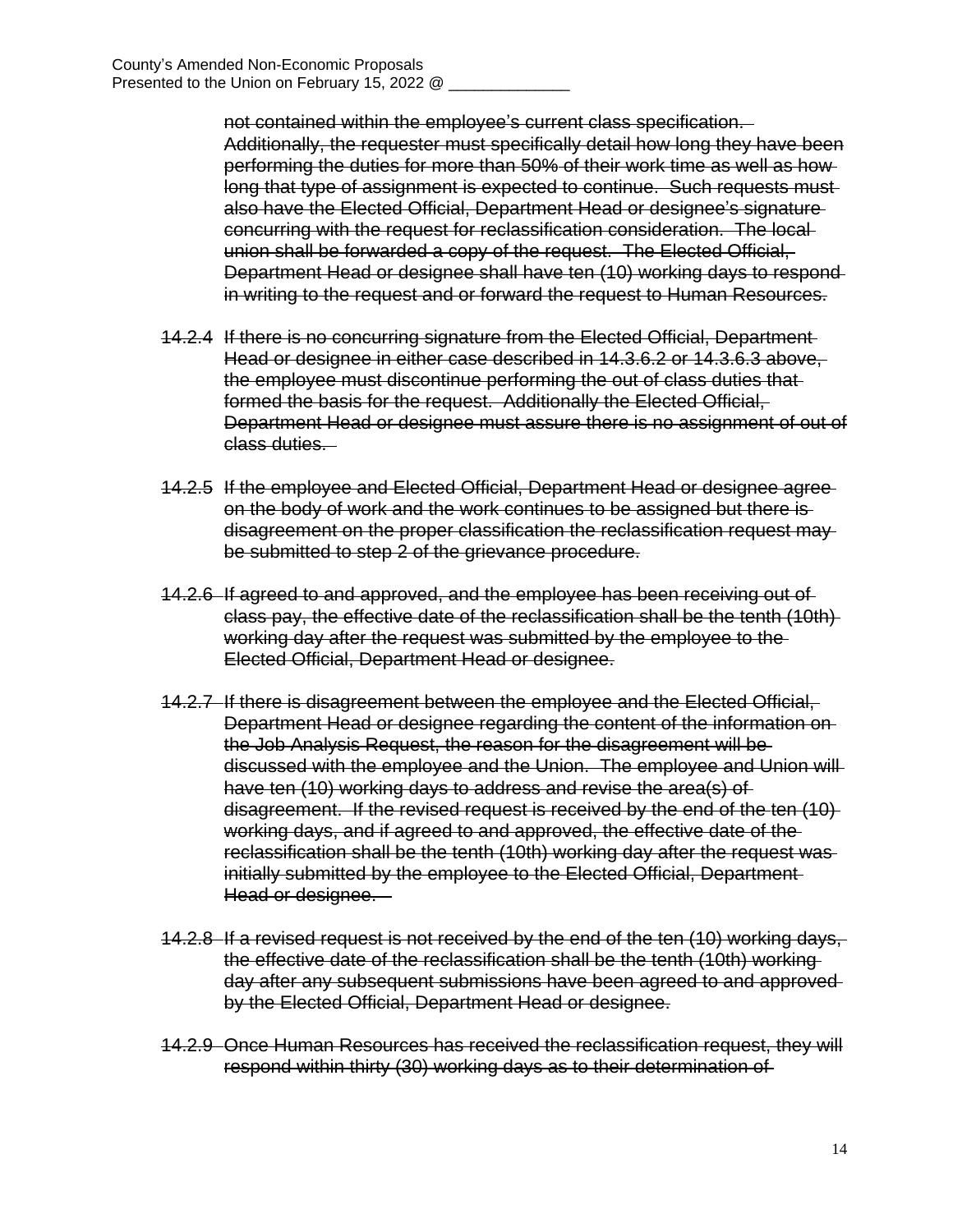reclassification. The parties may mutually agree to extend the thirty (30) working days.

- 14.2.10If there is no concurring signature from the Elected Official, Department Head, designee or Human Resources after attempts are made to resolve the disagreements, the employee may submit the reclassification request to step 2 of the grievance procedure.
- 14.2.11No employee shall be allowed to request reclassification consideration if it has been less than one year from the date of the last reclassification determination.
- 14.2.12Reclassified positions with no incumbent shall be posted in accordance with specific labor agreements or supplemental agreements if applicable.

# **14.3 Wage/Range Adjustments for Existing Classifications:**

In the event there is a recruitment or retention problem indicating the relative market value of the classification may need reviewing, the Department*,* or Human Resources may request a job analysis and/or salary survey be conducted to determine the appropriateness of the salary even when there is no significant change in duties and responsibilities or there is no nine month out of class assignment. In the event the results of that study indicate the salary needs adjusting, the parties agree to negotiate the salary and the impact of the adjustment on the affected employees. **In the event the County conducts a job analysis and/or wage study during the term of this agreement that causes a classification's wage range to change, the County will notify the Union twenty-one (21) days prior to implementation. During this time period, the Union must request to bargain the impacts of the change.**

# **14.4 Administration of Rates of Pay:**

Administration of rates of pay shall be as follows:

- No employee shall be paid at a rate of pay less than the minimum nor more than the maximum salary range established for his/her job classification as set forth in the pay plan.
- All pay rates in the pay plan are based upon full time employment at the normal working hours for the position.

# **14.5 Calculating Hourly Wage:**

 $\overline{a}$ 

14.5.1 For the purposes of calculating the hourly rate of pay for employees who are paid on the basis of a monthly salary, hourly wages shall be determined by the following formula: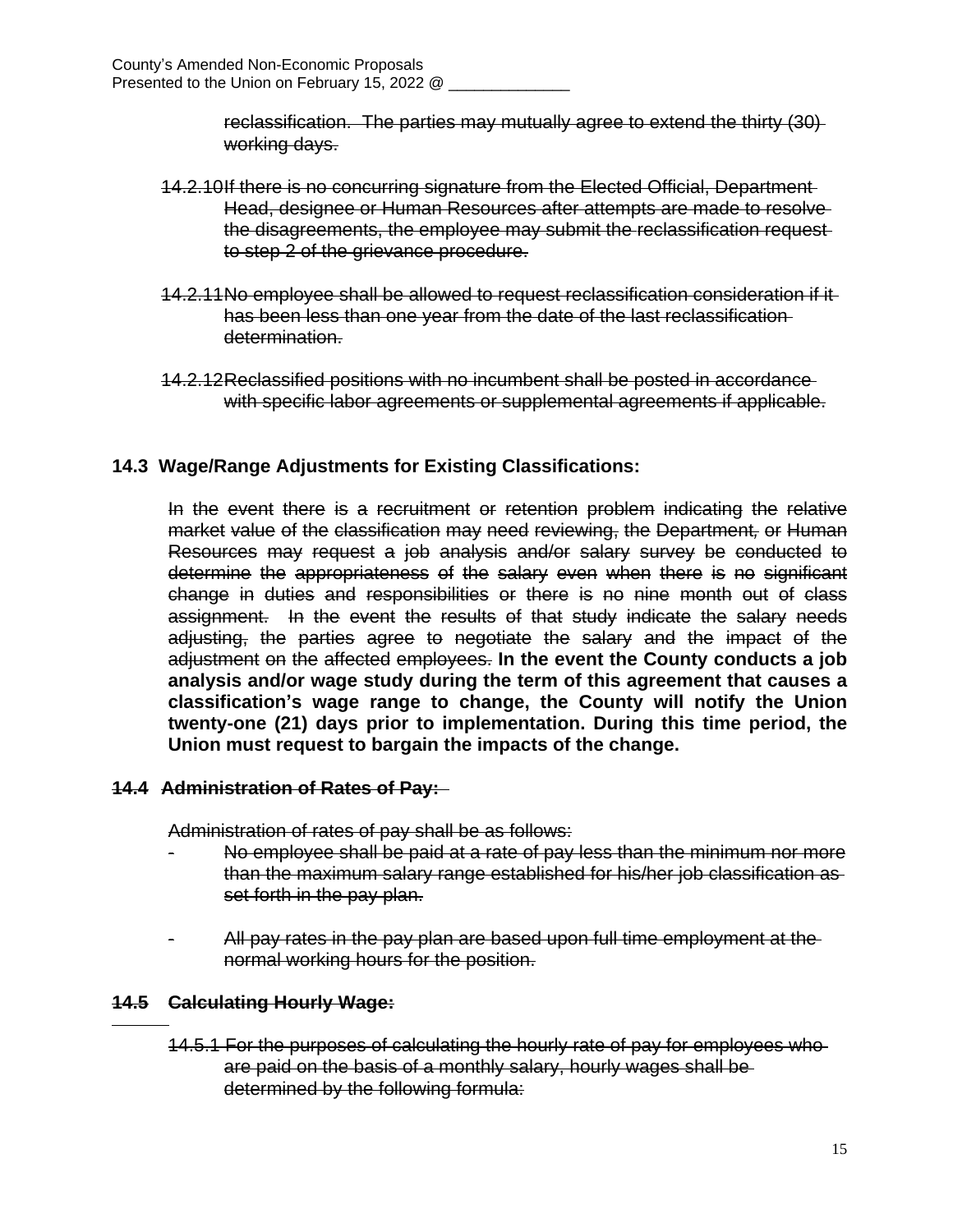Annual Salary divided by weekly hours worked divided by 52 weeks = Standard Hourly Rate.

14.5.2 The above formula is used to calculate the Standard Hourly Rate for determining overtime pay, sick leave payout, and vacation leave payout.

# **14.6 Starting Rate Upon Initial Employment:**

- 14.6.1 New employees to Spokane County shall be appointed at a step within the pay range<sub>r</sub> not to exceed step six  $(6)$ , in effect for the particular classification or position to which the appointment is made.
- 14.6.2 The Union shall be notified of such advance step placement. Employees to be hired at step seven (7) or above shall be by mutual agreement between the County and the Union.
- 14.6.3 Advanced step placement shall not surpass current employees step placement in that classification.
- 14.6.4 An advanced step placement at step two (2) or above shall require 12 months (1950 or 2080 hours worked) before advancing one step (2.56%) in 2018, two steps (5.12%) commencing January 1, 2019 on the wage table. Subsequent step increases shall be at twelve (12) month intervals from the date of the 12 month increase, until the top step is achieved.
- 14.6.5 For those not advanced step placed, **U**pon successful completion of a minimum six (6) months (975 or 1040 hours worked), the new employee will advance one step  $(2.56%)$  on the wage table; and, commencing January 4, 2019 subsequent steps after this first step increase after hire  $(975$  or 1040 hours/6 month) will be at two steps increments  $(5.12\%)$ . Subsequent step increases shall be at twelve (12) month intervals from the date of the 6 month increase, until the top step is achieved.
- **14.7 Pay Rate Upon Promotion:** A current regular employee who is promoted shall be paid at the step in the new range which represents at least a 5.12% step increase over the rate of pay received immediately prior to the promotion or at the minimum step of the new range, whichever is greater, provided that such increase does not exceed the maximum step of the new range.

If the promotion is a result of a competitive recruitment for a new or vacant position, the employee will receive a **one-**step increase, six (6) months after the effective date of beginning the new job assignment.

If the promotion is not a competitive recruitment, the employee will receive a step increase twelve (12) months after the effective date of beginning the new job assignment.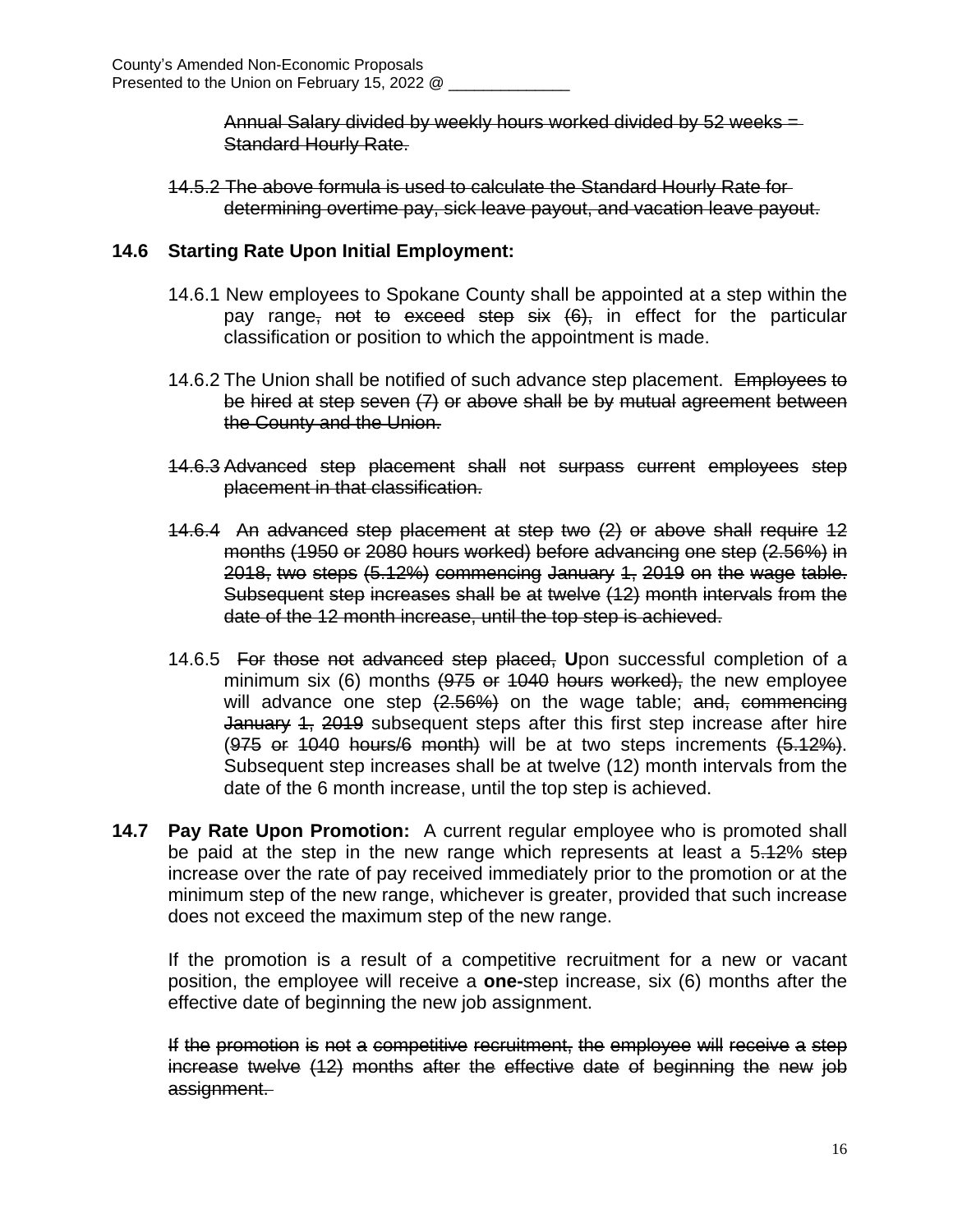In either case, subsequent step increases shall be at twelve (12) month intervals until the top step is achieved.

Step increases will be in increments of 2 steps if initial hire into County was prior to 7/15/14 or 1 step if initially hired after 7/15/14. Commencing January 1, 2019 step increases after the first step increase after hire will be in two step increments (5.12%) until the top step is achieved.

# **14.8 Pay Rate Upon Reclassification:**

14.8.1 Reclassification to a higher classification:

If an individual position is reclassified with an incumbent employee in the classification and there is no competitive recruitment process, the employee shall be paid at the step in the new range which represents at least a 5.12% increase, but not to exceed a 10.24% increase, over the rate of pay received immediately prior to the reclassification or at the minimum step of the new range, whichever is greater. The resulting increase cannot exceed the maximum step of the new range.

The employee will receive step increase in increments of 2 steps if initial hire into County was prior to 7/15/14 or 1 step if initially hired after 7/15/14. Commencing January 1, 2019 step increases will be in two step increments (5.12%) until the top step is achieved. The next step increase will be twelve (12) months after the effective date of the reclassification and subsequent step increases shall be at twelve (12) month intervals until the top step is achieved.

14.8.2 Reclassification to a lower classification:

If an individual position is reclassified with an incumbent employee in the position, the employee shall be "Y" rated. "Y" rating shall be defined as follows: An employee shall continue to receive compensation at their current rate if that rate is higher than that provided for their new classification/position. The employee will be considered ineligible for an increase in pay until an adjustment in the salary structure or a promotion to a classification with a higher salary range brings the employee's rate of pay within the established range for the position.

**14.9 Pay Rate Upon Wage/Range Adjustments**: Classifications which are adjusted to a higher salary range shall have those affected retain their individual step to a maximum of ten percent (10%). Further, the affected employees shall retain their current step date unless otherwise negotiated and agreed to in writing.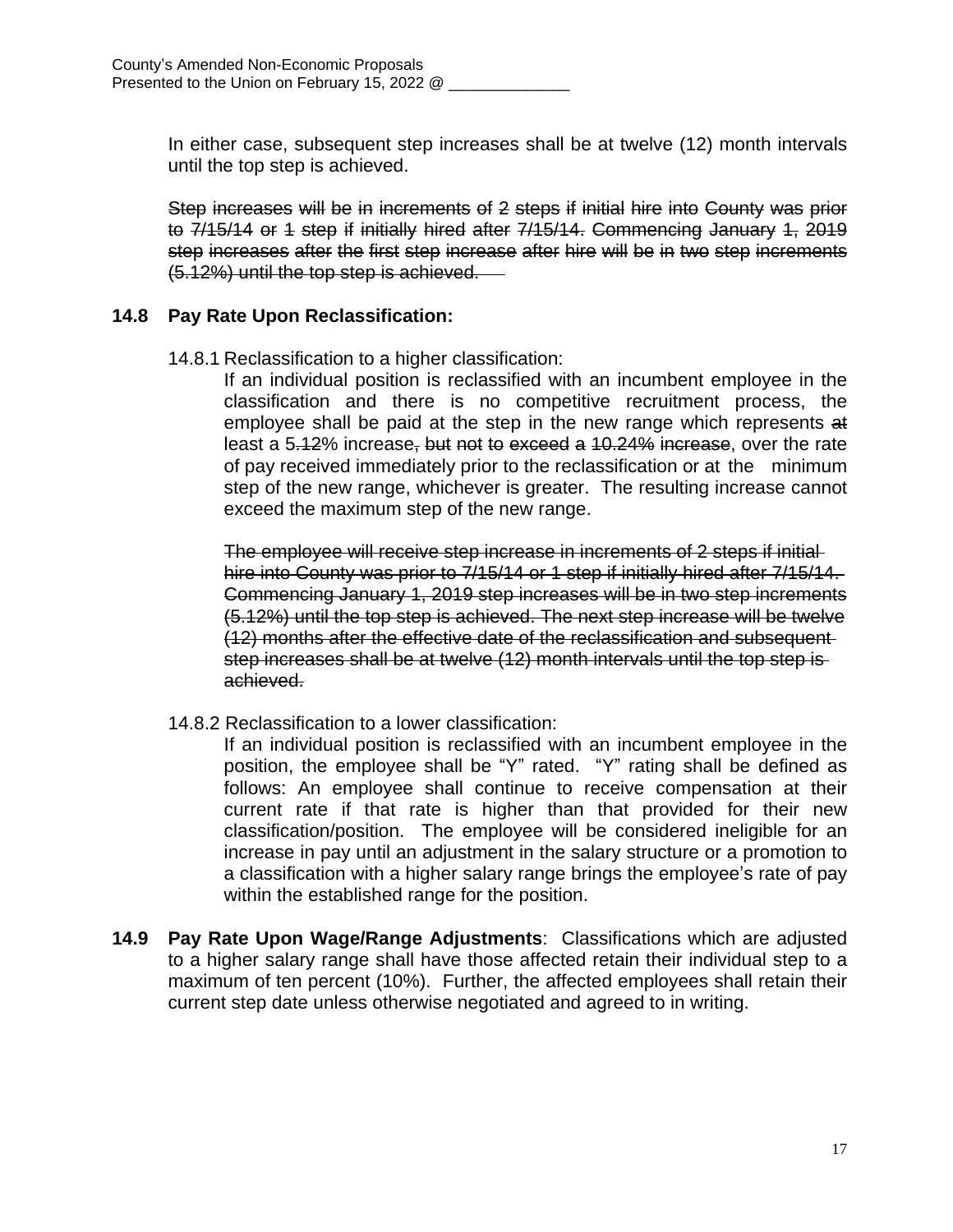# **14.10 Pay Rate Upon Demotion or Reduction:**

- 14.10.1 An employee who is demoted/reduced shall be paid in the range for the lower classification at a rate that is closest to their rate prior to the demotion without exceeding the prior rate. Upon demotion the existing anniversary date shall be eliminated, and the date of such demotion shall be used to calculate the new anniversary date.
- 14.10.2 An employee who returns to their former classification during their probationary period following promotion shall receive the same step date in the lower pay range as held before promotion, provided that adjustments shall be made to take into account any step increases which would have occurred had the employee not been promoted.
- 14.10.3 An employee who accepts a demotion/reduction or bidding to a lower classification or a previous classification shall be placed in the step that causes the employee the least amount of financial loss.
- **14.11 Pay Rate Upon Transfer:** An employee who transfers from one position to another within the same classification or different classification within the same salary range, shall continue the same rate of pay as before the transfer and retain their current step increase date.
- **14.12 Adjustments to the Anniversary Date (Step Adjustment Date**): In addition to the provisions of 14.3.9, Pay Rate Upon Promotion, 14.3.10, Pay Rate Upon Reclassification, and 14.3.11, Pay Rate Upon Wage/Range Adjustment, the anniversary date for a step increase for an employee shall be adjusted under the following circumstances:
	- 14.12.1 If an employee is returned to his/her former classification within a promotion probation period, the anniversary date held prior to such promotion shall be re-established.
	- 14.12.2 When an employee returns from layoff and is reemployed in the same classification as originally held, the original anniversary date will be adjusted in accordance with County policies and procedures.
	- 14.12.3 When an employee returns from layoff and is reemployed in a classification other than that originally held, the reemployment date shall be used to calculate the new step and longevity dates.
	- 14.12.4 Unless protected by law, step dates and longevity dates will be adjusted for unpaid leave.
	- 14.12.5 Step dates and longevity dates shall not be adjusted for paid leave.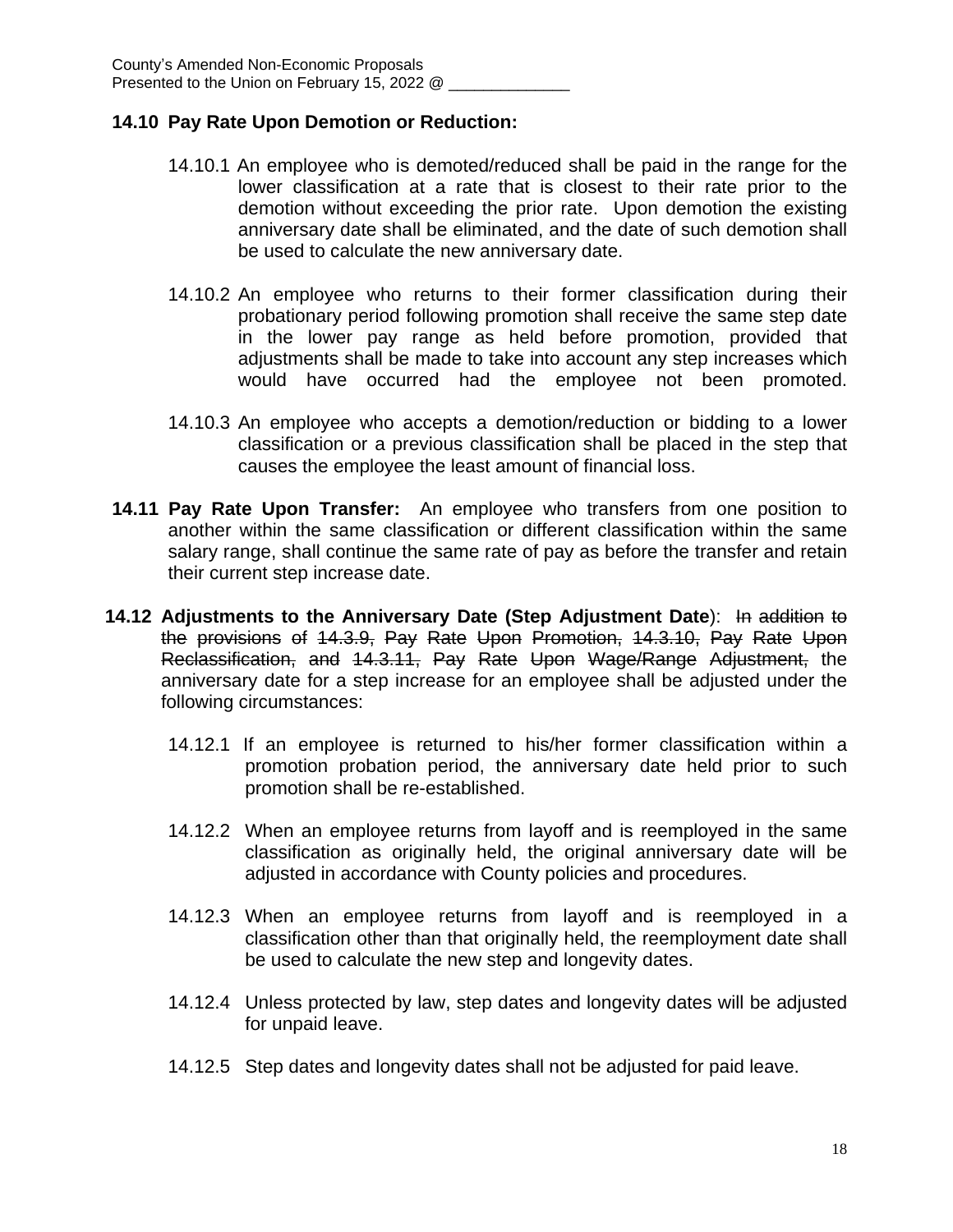# **ARTICLE 16 – SENIORITY**

#### **16.5 Authorized Leave**:

An employee on authorized leave of absence for the purpose of becoming a fulltime paid employee of the Union who subsequently returns to the Bargaining Unit shall retain their full seniority except for such period of leave not to exceed one (1) year.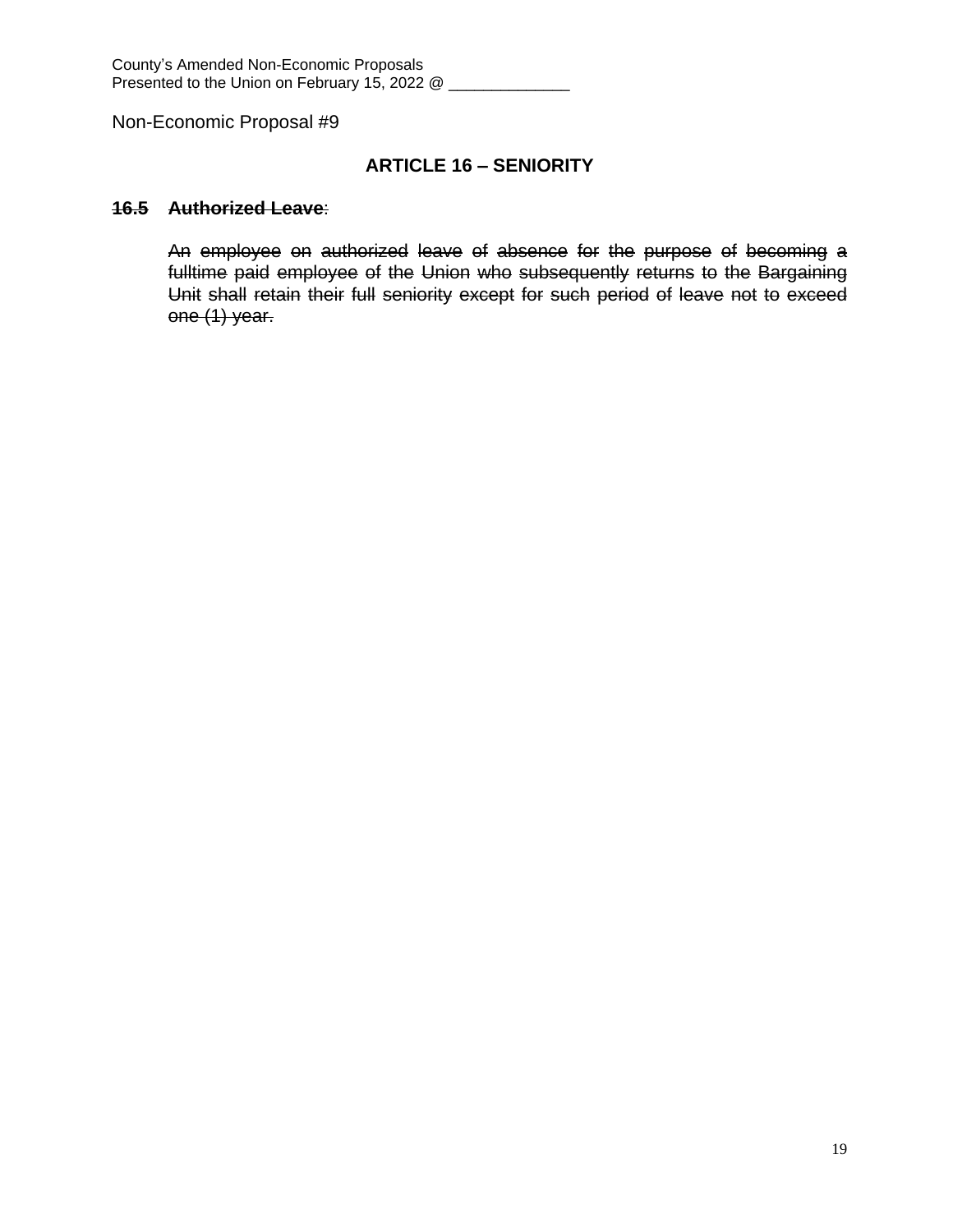# **ARTICLE 17 - DISCIPLINE AND DISCHARGE**

- **17.3** Any disciplinary action or measure may be grieved through regular procedures. The appeal of an oral reprimand is limited to an appeal to the **Senior** HR Director **or their designee**. The decision of the **Senior** HR Director **or their designee** shall be final and binding. The decision is not appealable.
- **17.4** The disciplinary measures above are listed from the least severe to the most severe. Repeated actions by an employee bringing about disciplinary measures may subject the employee to more severe measures. The level of the disciplinary action will be dependent on the severity of the incident. The Seven Steps of Just Cause Discipline are attached to this agreement as Appendix 2.

# *The County withdraws it's proposed deletion in 17.4. TA on February 15, 2022*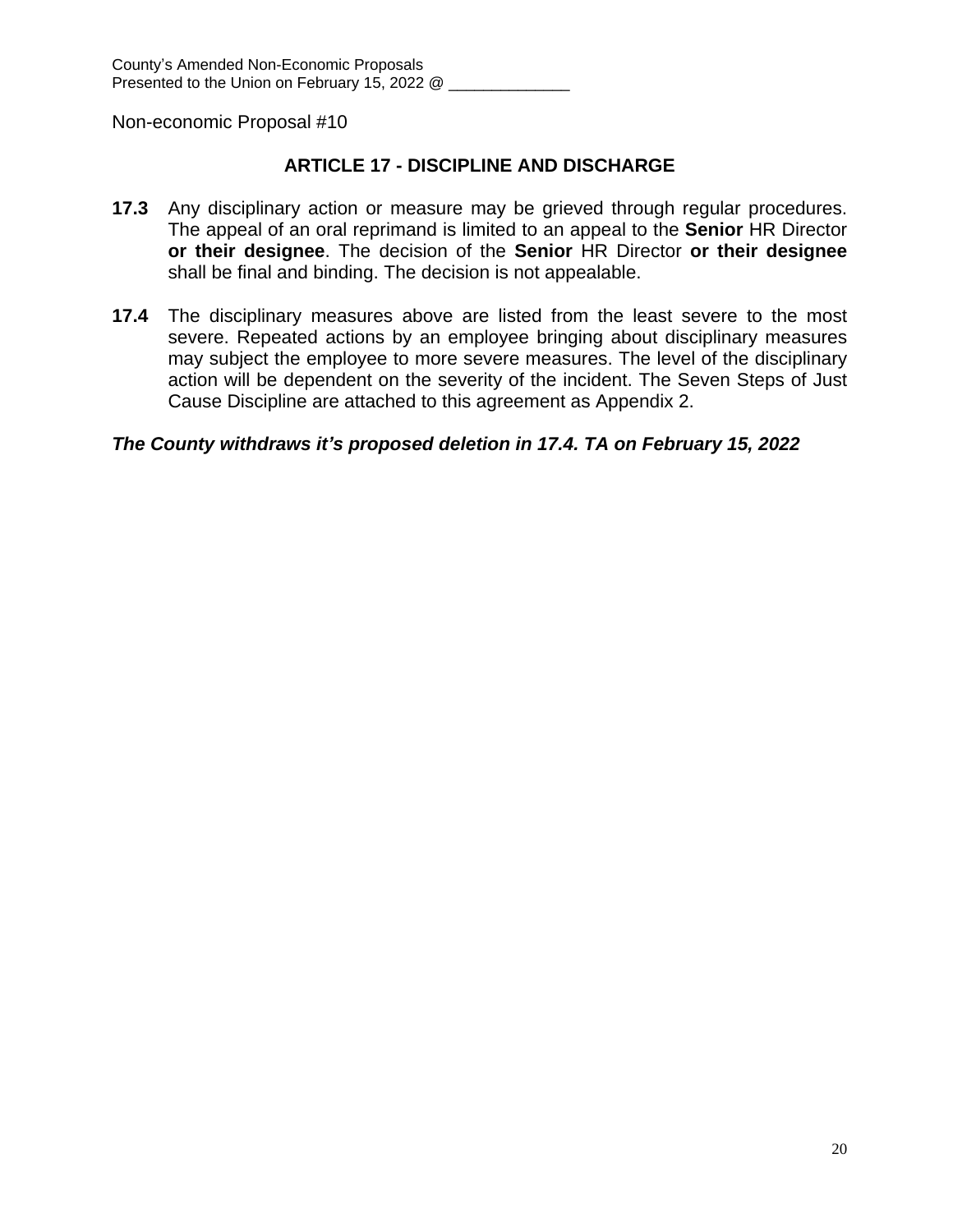# **ARTICLE 18 - GRIEVANCE PROCEDURE**

### **18.1 Settlement of Disputes:**

Any grievance or dispute which may arise between the parties, concerning the application, meaning or interpretation of this Agreement, shall be settled in the following manner and any grievance settled in any of the steps, including the informal process, found in this Article is final and binding. The parties may agree to extend any time limits contained in this Article. Both parties agree that they will meet at each step of the grievance procedure in an attempt to reach settlement. Time frames specified in this Article may be waived by mutual agreement of the parties in writing. All settlements reached in this Article at any step, including the informal process, shall be in writing and signed by the authorized representatives of the Union and Employer. Grievances will be submitted to the employees immediate supervisor with a copy to **Labor Relations** the HR Manager. Grievances may be submitted in person by regular mail or by e-mail. Grievances will be submitted on the official Union Grievance form,

- 18.3.2 Step 2: Should the grievance not be settled in Step 1, it shall be submitted in writing within five (5) working days, of receipt of the Elected Official/Department Head or his/her designee's decision, to the **Senior HR Director or their designee** Human Resources Director. Within five (5) working days of receipt of the complaint, the **Senior HR Director or their designee** Human Resources Director will set a date to hear the complaint. The **Senior HR Director or their designee** Human Resources Director shall respond to the Union Representative and the Grievance Committee with ten (10) working days of this meeting.
- 18.3.3 Step 3: Should the grievance not be settled in Step 2, either party may request arbitration, within thirty (30) working days after the reply of the **Senior HR Director or their designee** Human Resources Director is due, by written notice to the other. A simultaneous request for a list of eleven (11) arbitrators from the Washington State Public Employment Relations Commission shall be initiated. The arbitrator shall be selected by the County and the Union within seven (7) days after the list is received. Both the County and the Union shall have the right to strike one (1) name from the panel. The process shall be repeated and the remaining name shall be the arbitrator for the grievance.

# **18.6 Liability:**

**No monetary claim by an employee covered by this Agreement or by the Union against the County shall be valid beyond the pay period prior to the pay period in which the grievance was first filed in writing, unless the circumstances of the case made it impossible for the employee,**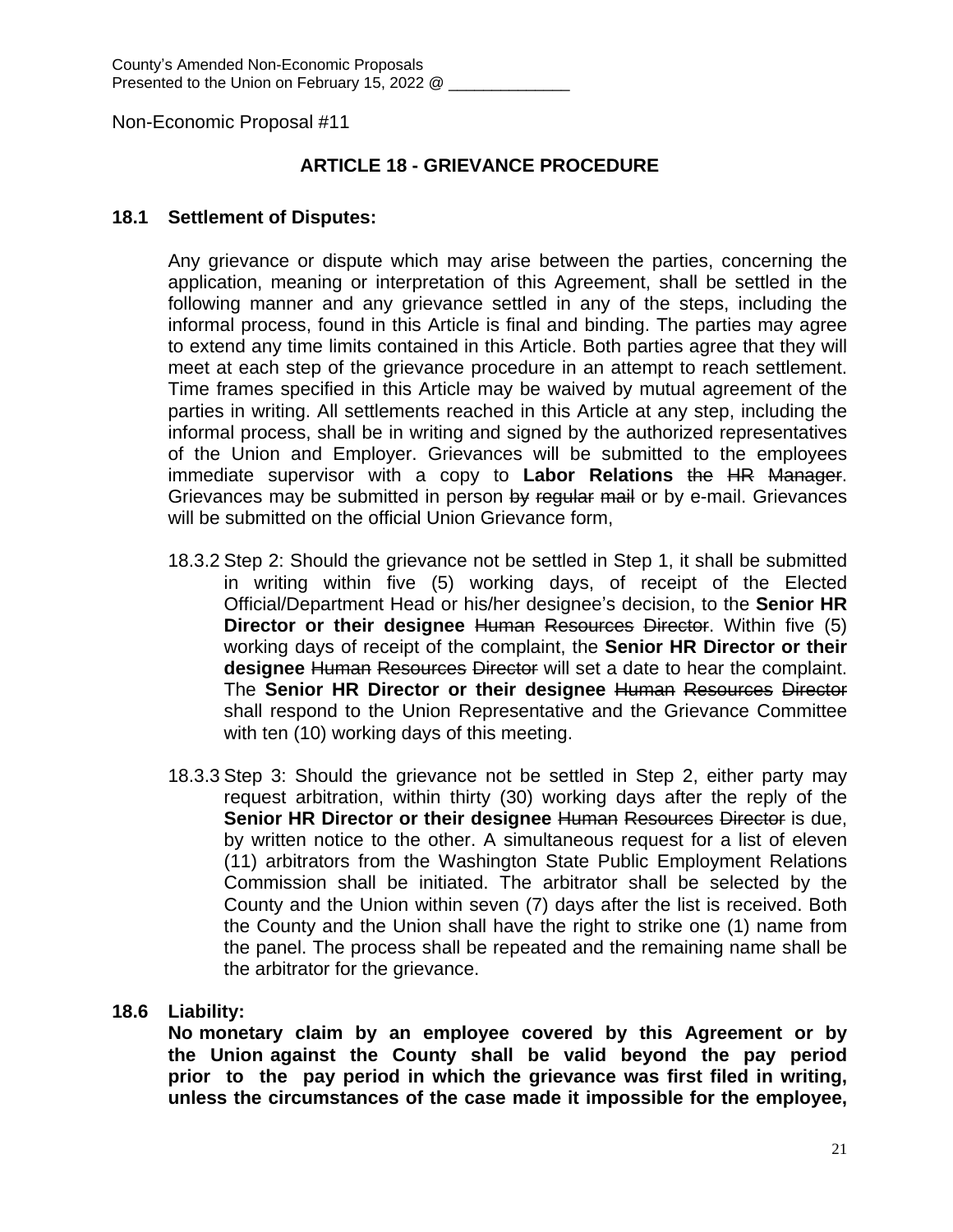**or the Union, as the case may be, to know that the employee or the Union has grounds for such claim prior to that date, in which case, the claim shall be limited retroactively to a period of forty-five (45) days prior to the date the claim was first filed in writing. This provision shall not apply to arbitrator's decisions regarding suspensions or discharges.**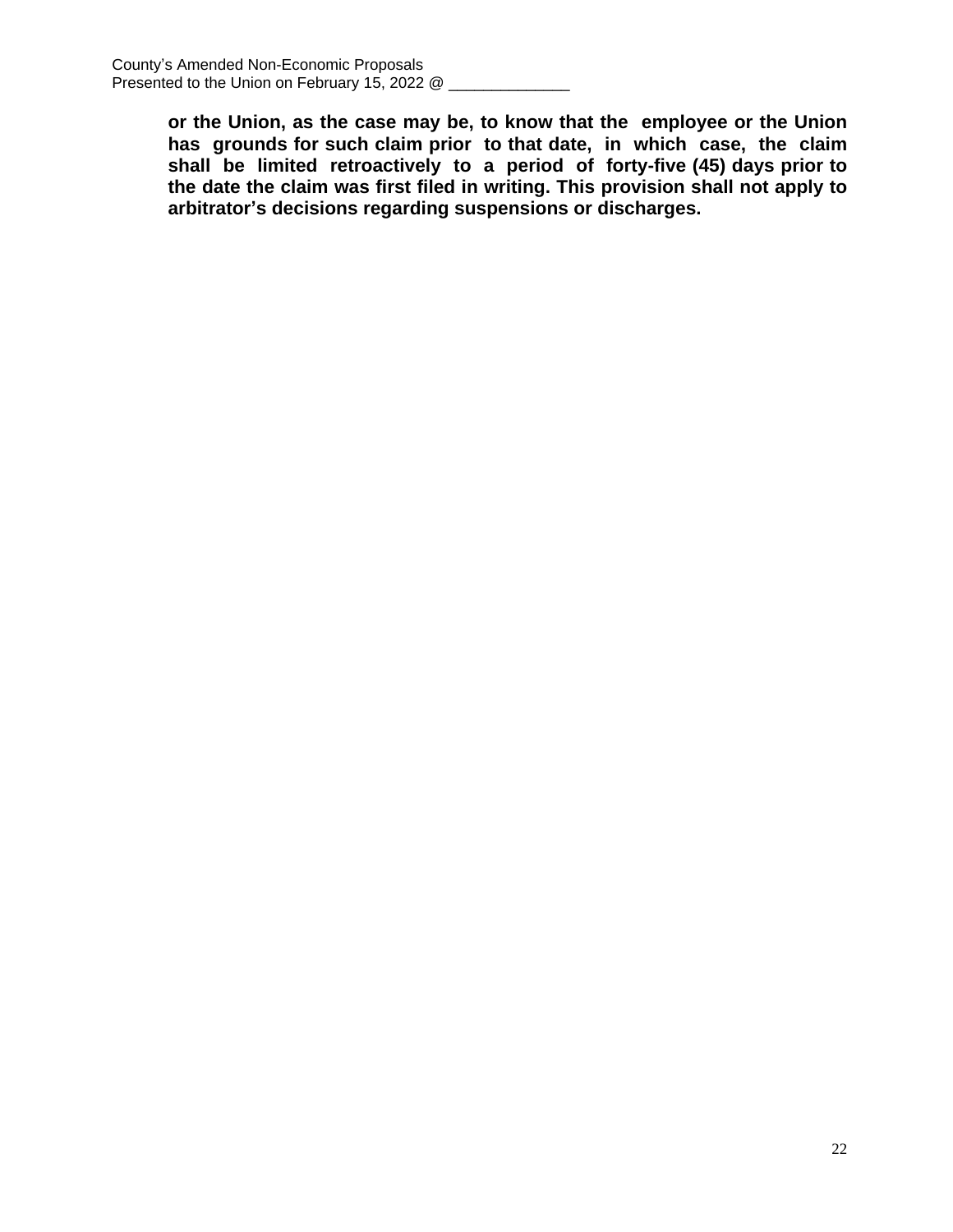# **ARTICLE 19 - PROMOTIONS/VACANCIES/REASSIGNMENTS/ LATERAL TRANSFERS/NEW OPENINGS/DEMOTIONS/ REVIEW (PROBATIONARY) PERIOD**

### **19.2 Review (Probationary) Period:**

- 1. For employees promoted from another regular County position, the first six (6) months, one thousand forty (1040) straight time hours worked if on a 40 hour workweek or nine hundred and seventy-five (975) if on a 37.5 hour workweek, shall be their review period. During such period an employee may either voluntarily return to their former classification or be involuntarily returned to their former classification by their Supervisor. In the event an employee returns to their former classification they shall retain all seniority time accrued, less all time they may have accrued as a Supervisor.
- 2. Qualified employees who are already a Supervisor laterally transferring from one Department to another may return to their former position within forty-five (45) **thirty (30)** days of the change of positions. The employee's Supervisor may have the employee returned to their former assigned position within forty-five (45) **thirty (30)** days of the change in positions.
	- 3. Employees displaced by Supervisors returning to their former positions during their formal review period will be returned to their former position and shall retain all seniority time accrued, less all time they have accrued as a Supervisor.
- 4. For employees hired from outside another regular County position the first twelve (12) months, two thousand eighty (2080) straight time hours if a 40 hour workweek or one thousand nine hundred and fifty (1950) if a 37.5 hour workweek, worked shall be their review period. During such period and employee may be transferred, laid off or terminated at the discretion of the Employer. Review period employees continued in service of the Employer following the completion of the review period shall become regular employees.

# **19.4 Demotions:**

1. Voluntary demotions from higher to lower classifications within the Bargaining Unit may be made at the request of the employee with the approval of Management.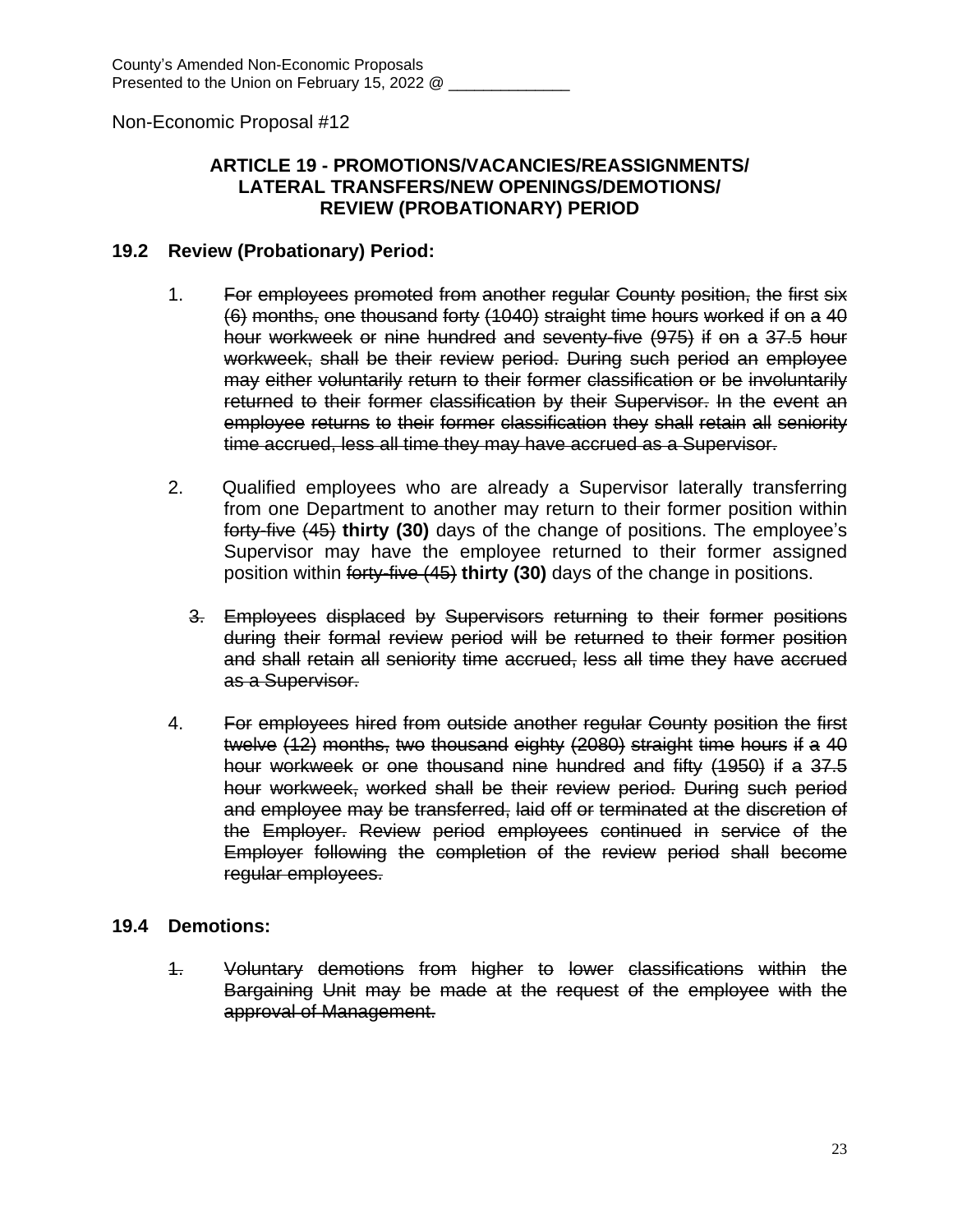- 2. Involuntary demotions will be made based on the staffing needs of the individual Department/Division and/or job performance of the individual employee. Such determination shall be supported by appropriate documentation by Management and is subject to the grievance process, except during the review period.
- 3. Employees involuntarily demoted from positions within the Bargaining Unit to positions outside the Bargaining Unit will be made as follows with base unit agreement:
	- a) If the demotion is the result of layoff and the employee formerly worked in the base unit when initially promoted to Supervisor, that employee may return to the base unit and retain all seniority accrued while working in the base unit. They will not add seniority accrued while working as Supervisor to the seniority accrued while working in the base unit. If the base unit seniority is insufficient to secure a position in the base unit, they will be laid off in accordance with the terms of the layoff procedures of the base unit agreement, if any.
	- b) If the demotion is the result of a disciplinary measure and the employee formerly worked in the base unit, that employee will not be allowed to displace a base unit member. They will not add seniority accrued while working as Supervisor to the seniority accrued while working in the base unit. If the base unit seniority is insufficient to secure a position in the base unit, they will be laid off in accordance with the terms of the layoff procedures of the base unit agreement, if any.
	- c) If the employee had no working experience in a base unit before being initially promoted to Supervisor, that employee may be placed in a base unit with no seniority, except County seniority if any. Time worked as a Supervisor will not be applied toward any base unit provisions.
	- d) If the base unit seniority is insufficient to secure a position in the base unit, they will be laid off in accordance with the terms of the layoff procedures of the base unit agreement, if any.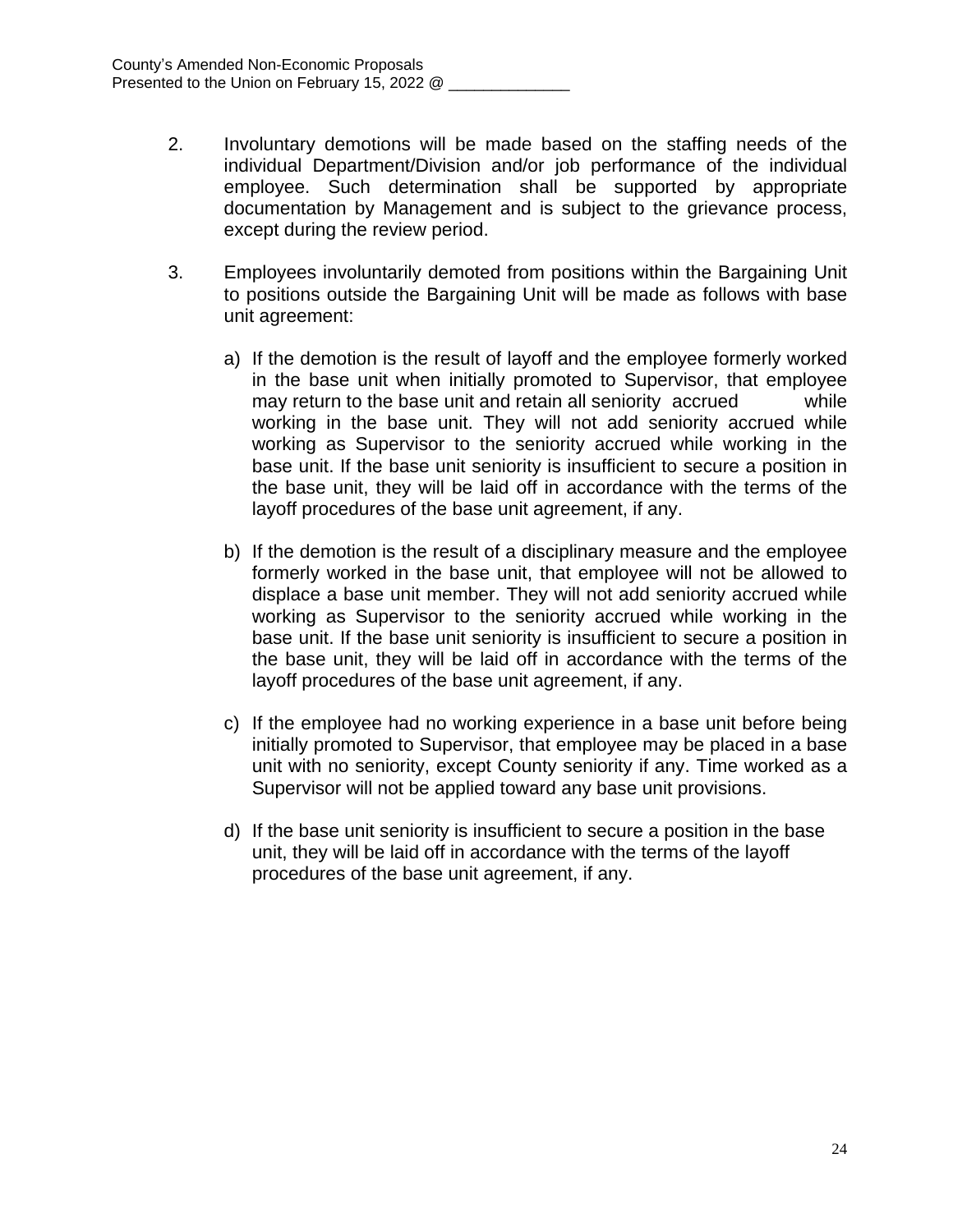# **ARTICLE 21 - GENERAL CONDITIONS**

### **21.1 Work Rules:**

The employer agrees to notify the Union of any changes in existing work rule(s) or the establishment of new work rules.

### **21.2 Personnel Files:**

- 21.2.1 Maintenance: One (1) personnel file shall be maintained and located at the Human Resources Department **or Civil Service (Sheriff employees only)** and one (1) at the individual Departments. Those files shall contain employment-related documents. On request, employees may review their personnel files. Employees may receive one (1) copy per year of all documents in their personnel files.
- 21.2.2 Review and Release: The employees shall be given a copy of and have an opportunity to review any and every disciplinary or performance related document prior to it being placed in their personnel file. Any documentation created concerning the employee's performance that is placed in the employee's personnel file shall be placed in the file in a timely fashion from the date of occurrence(s).
- 21.2.3 Removal of Documents:
	- A. Adverse material or information related to alleged misconduct that is determined to be false an all such information in situations where the employee has been fully exonerated of wrongdoing will be removed from employee files. However, the Employer may retain this information in a legal defense file and it will only be used or released when required by a regulator agency (acting in their regulatory capacity), in the defense of an appeal or legal action, or as otherwise required by law.
	- B. Written reprimands will be removed from an employee's personnel file after two (2) years from the date the employee received the disciplinary action, if;
		- 1. There has been no subsequent discipline of a similar or like nature; and
		- 2. The employee submits a written request for removal.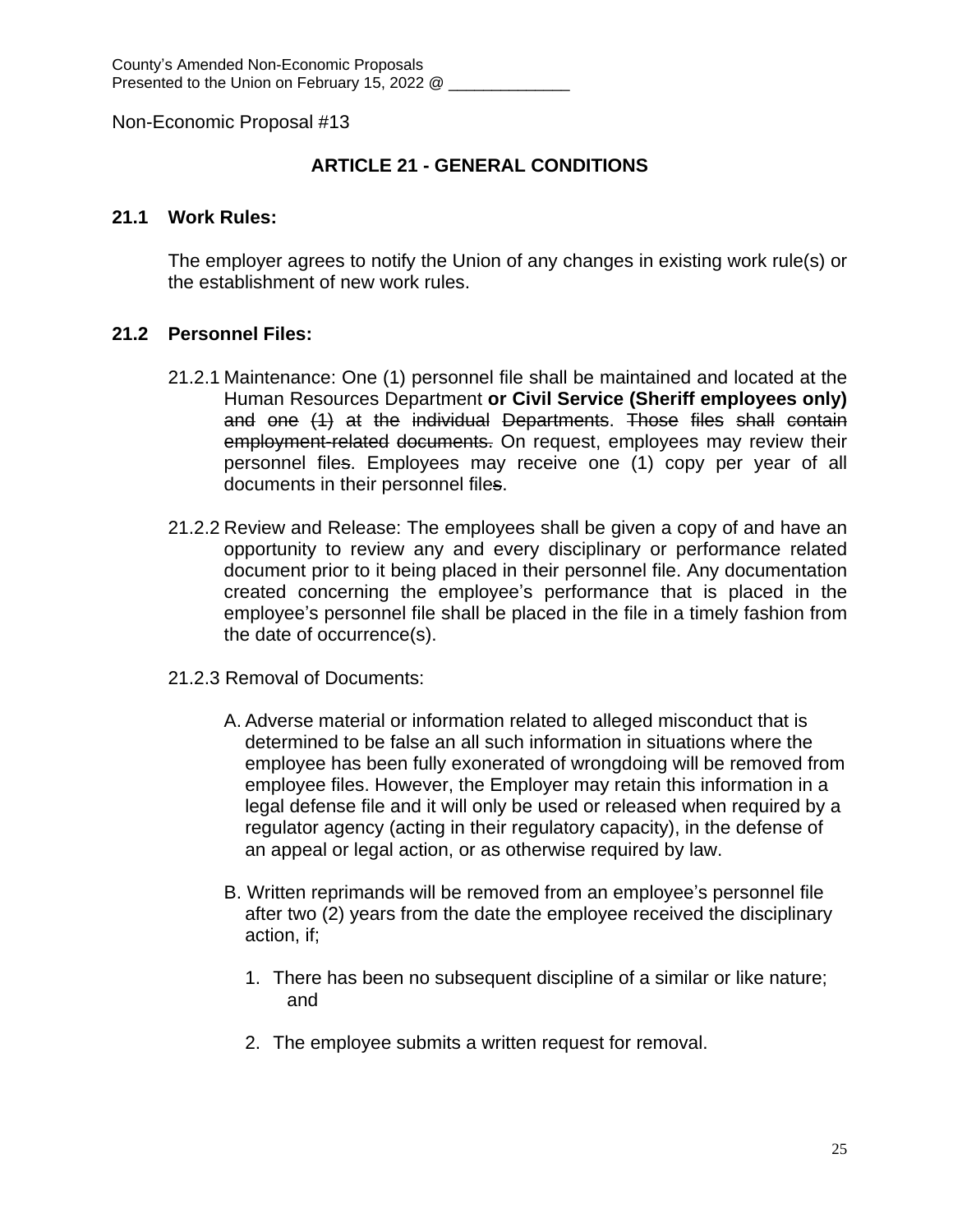- C.Records of disciplinary actions involving reductions-in-pay, suspensions or demotions, will be automatically removed after (5) years from the date the employee received the disciplinary action, if;
	- 1. There has been no subsequent discipline of a similar or like nature; and
	- 2. The employee submits a written request for removal.

### **21.3 Information Requests:**

The Employer agrees to provide the Union, upon written request **by the Union Representative**, access to materials and information necessary for the Union to fulfill its statutory responsibility to administer this agreement. When the Union submits a request for information that the Employer believes is unclear or unreasonable, or which requires the creation or compilation of a report, the Employer will contact the Unions Staff Representative and the parties will discuss the relevance, necessity and possible costs associated with the request.

### **21.4 Dress Code:**

Employees shall generally be allowed to choose their individual manner of dress: However, the Employers may require reasonable dress standards commensurate with the job.

# **21.5 Uniforms and Protective Clothing:**

21.5.1 If any employee is required to wear an uniform, protective clothing or any type of protective device as a condition of employment such uniform, protective clothing or protective device shall be furnished, replaced as necessary and repaired by the Employer.

#### **21.6 Personal Property:**

21.6.1 The Employers will repair or replace clothing, eyeglasses and personal property if damaged in an accident not to exceed actual cash value of such property that is damaged or destroyed in the line of duty. Nothing in this section is meant for the Employers to repair or replace damaged or destroyed property if the payment can be secured by the Court.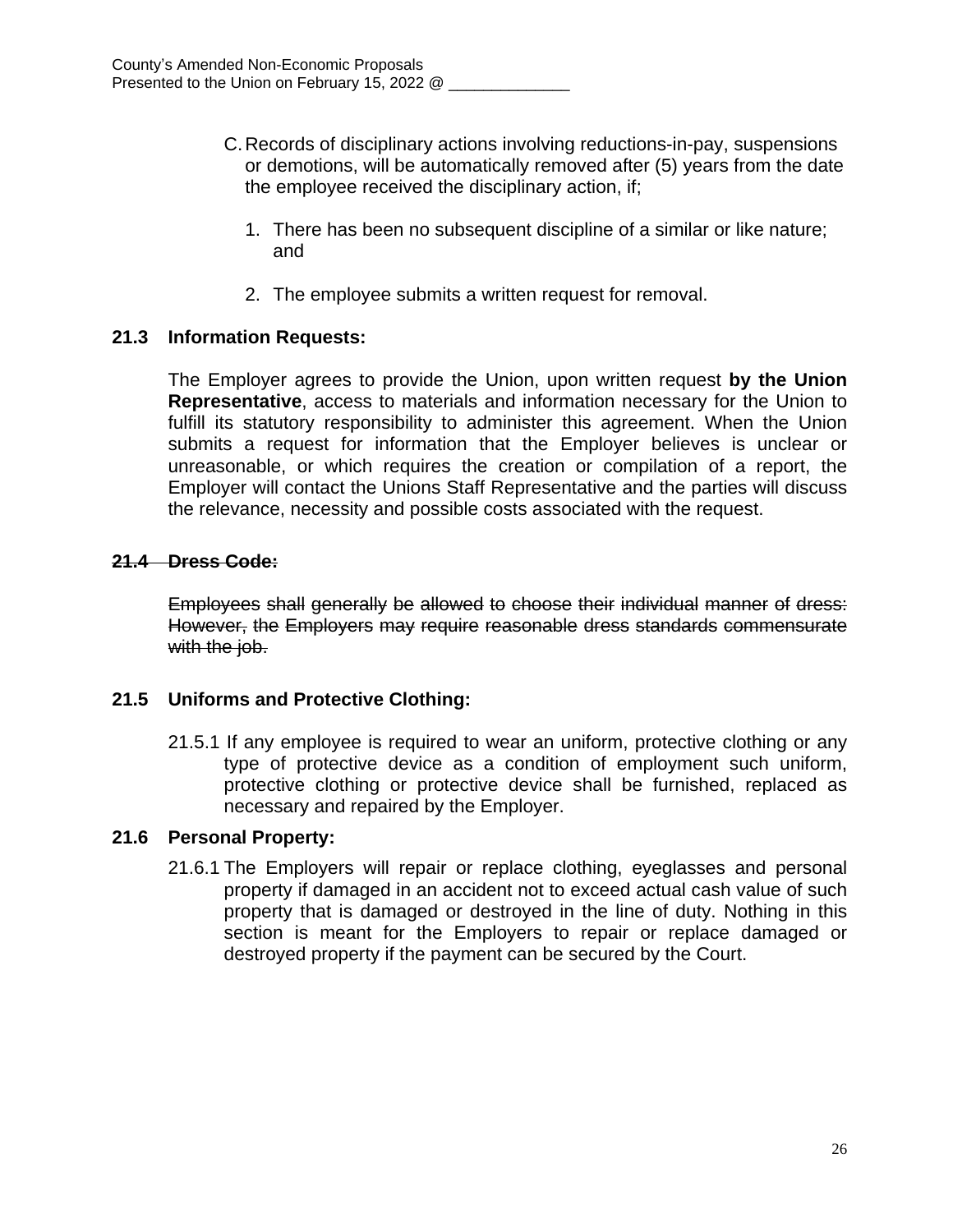# **21.7 Mileage:**

21.7.1 Employers **The County** agree**s** to furnish employees' transportation necessary to perform their official duties. In the event **County** the Employer's automobiles are not available, employees using their own automobiles shall be compensated in accordance with IRS provision for all **business** miles driven**.** ; or at a rate specified by Spokane County Code, whichever is greater, by mutual agreement between the Union and the County.

### **21.8 In-House Services:**

All County Departments which provide services for other Departments shall be afforded an opportunity to bid on the requested job and/or service prior to an outside bid being considered. The County and the Union recognize that contracting out bargaining unit work is negotiable.

#### **21.9 Reasonable Suspicion Substance Abuse Testing:**

Reasonable suspicion testing for alcohol (Breath Alcohol Content – BAC), marijuana (THC) or controlled substances (Urine Analysis – UA, employee may request a blood test) may be directed by the Employer for any employee when there is reason to suspect that alcohol, marijuana (THC) or controlled substance usage may be adversely affecting the employee's job performance or that the employee may present a danger to the physical safety or the employee or another. The employee and Union representation shall meet with Employer/Supervisor to assess the situation before any testing is warranted. Reasonable cause that an employee is under the influence of a drug and/or alcohol will be based on specific facts and/or reasonable inferences derived from those facts.

If Employee, Employer and Union representative are unable to resolve the situation and reasonable suspicion exists, employees must submit to alcohol, marijuana (THC) and/or controlled substance testing when requested by the Employer. A refusal to test is considered the same as a positive test. When an employee is referred for testing, he/she will be timely transported to an authorized testing facility by the Employer. The cost of transportation and reasonable suspicion testing, including the employee's salary will be paid by the Employer.

An employee who has a positive alcohol and/or positive controlled substance test may be subject to disciplinary action, up to and including termination.

**21.9 Nothing in this agreement or any supplemental agreement shall be construed to diminish the County's right to have non-represented employees, supervisors, or other non-represented employees from performing bargaining unit work for the purpose of instruction, experimentation, correcting work**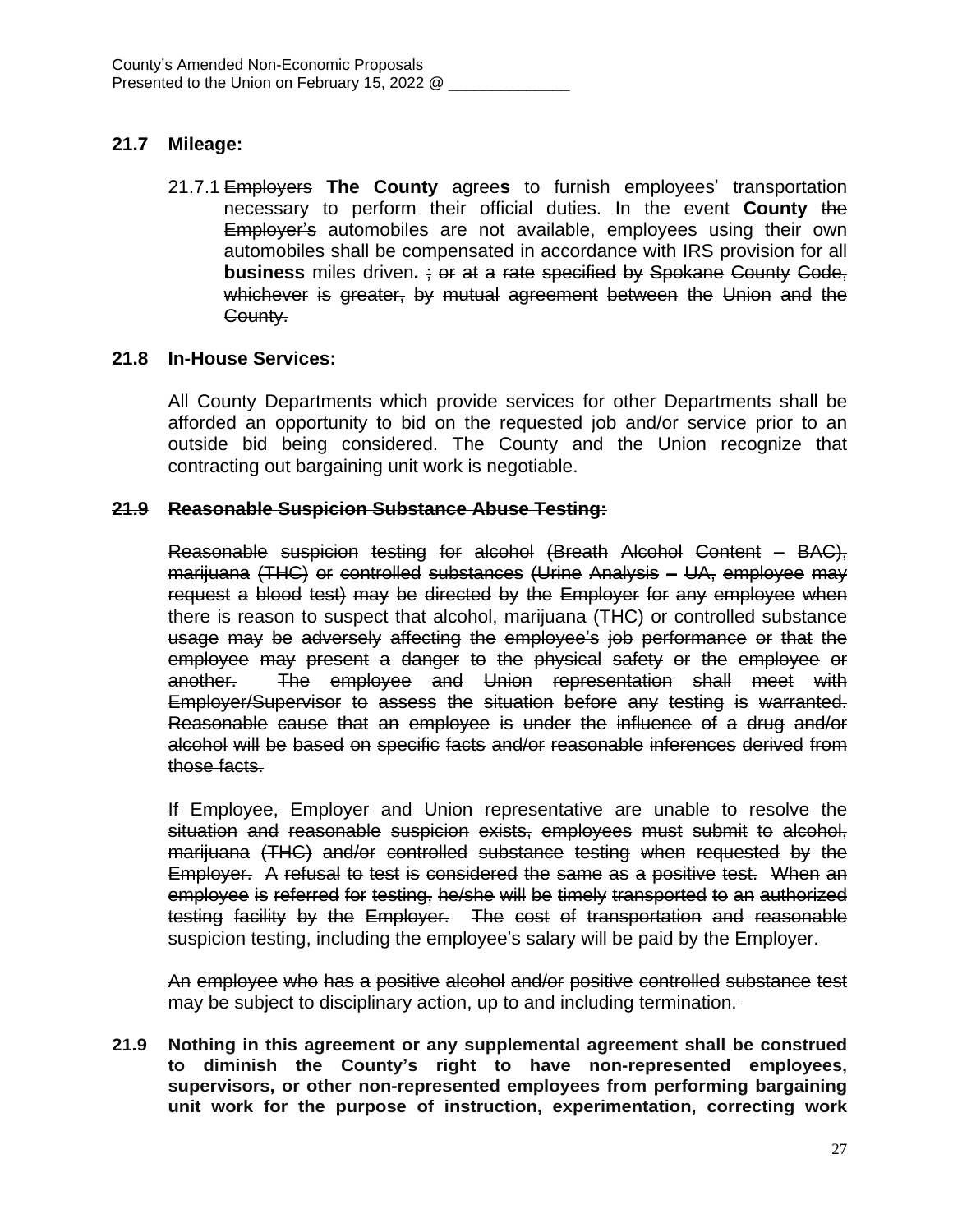**difficulties, relieving employees for short periods of time, emergency situations, or in the interest of productivity, efficiency, and quality. The County will not, however, use non-bargaining unit employees to replace unit employees.**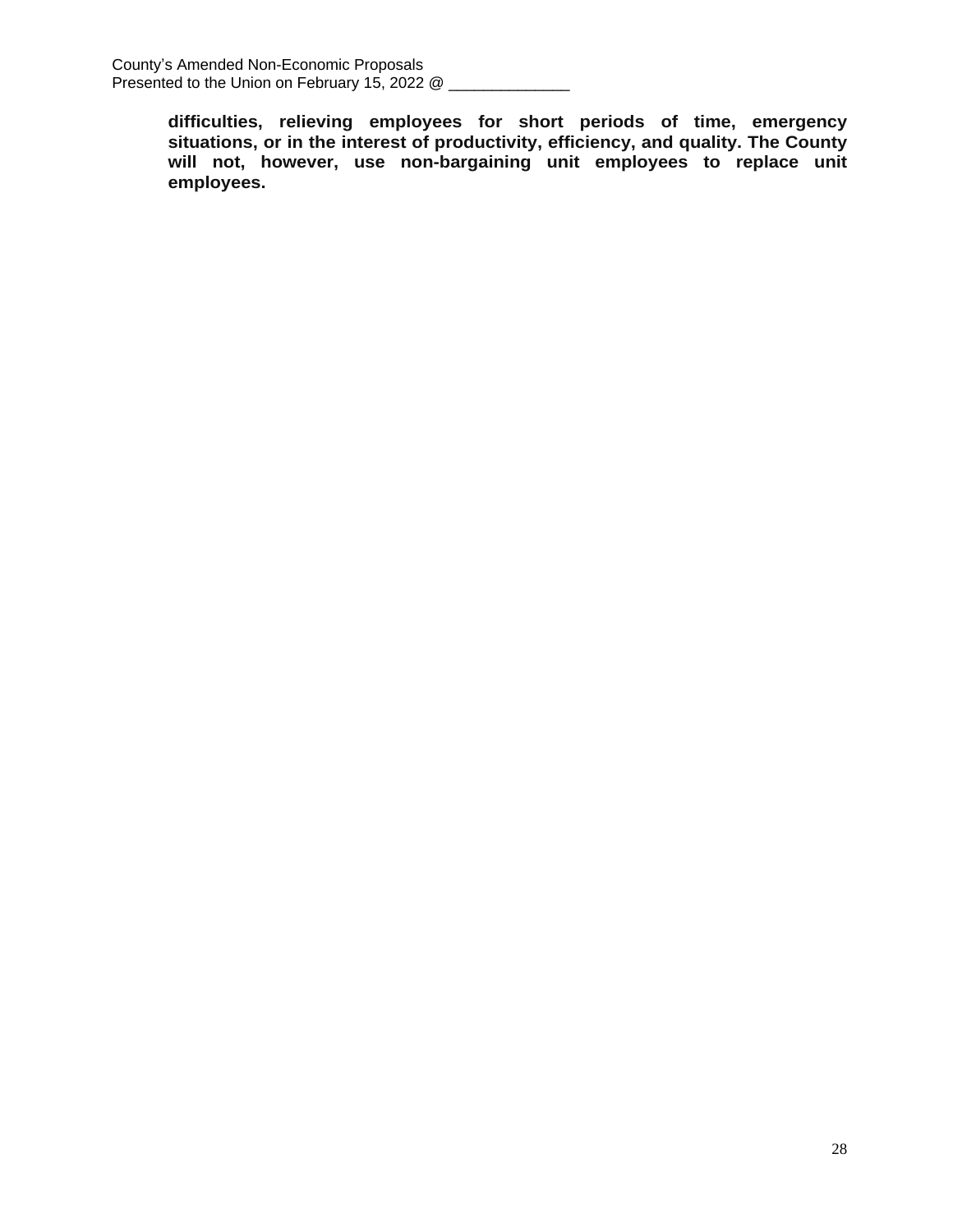# **ARTICLE 22 - LOCKOUTS AND STRIKES**

#### **22.1 Lockouts:**

No lockouts of employees shall be instituted by the Employers during the term of this Agreement.

#### **22.2 Strikes:**

No strikes, slow down or disruptions of work of any kind shall be caused or sanctioned by the Union during the term of this Agreement. At no time, however, shall employees be required to act as strike breakers or to go through picket lines.

- **22.1 The parties agree that there shall be no lock out or suspension or disruption of work through any complete or partial stoppage of work, boycott, concerted action, demonstration, picketing, bannering, refusal to do reasonably assigned work, shutdown, slowdown, or any other similar actions or conduct whatsoever which causes, might cause, or results in interference with or in any way disturbs the normal operation of any Spokane County owned location.**
- **22.2 The County shall have the right to discharge or discipline any employee participating in any activity in contravention of this Article, including any strike, slowdown or other suspension of work; and the Union agrees not to oppose such action. However, it is understood that the Union shall have recourse to the Grievance Procedure as to matters of fact in the alleged action of such employee.**
- **22.3 In the case of any activity in violation of 22.1 of this Article, including strike, slowdown or other suspension of work not authorized by the International Union, the Local Union, or any of their officers, the County agrees that neither the International Union, the Local Union, nor their officers shall be liable for damages, provided that the Union shall promptly and in good faith uses every reasonable means at its disposal and in good faith use every reasonable means at its disposal to bring about an immediate end to the conduct.**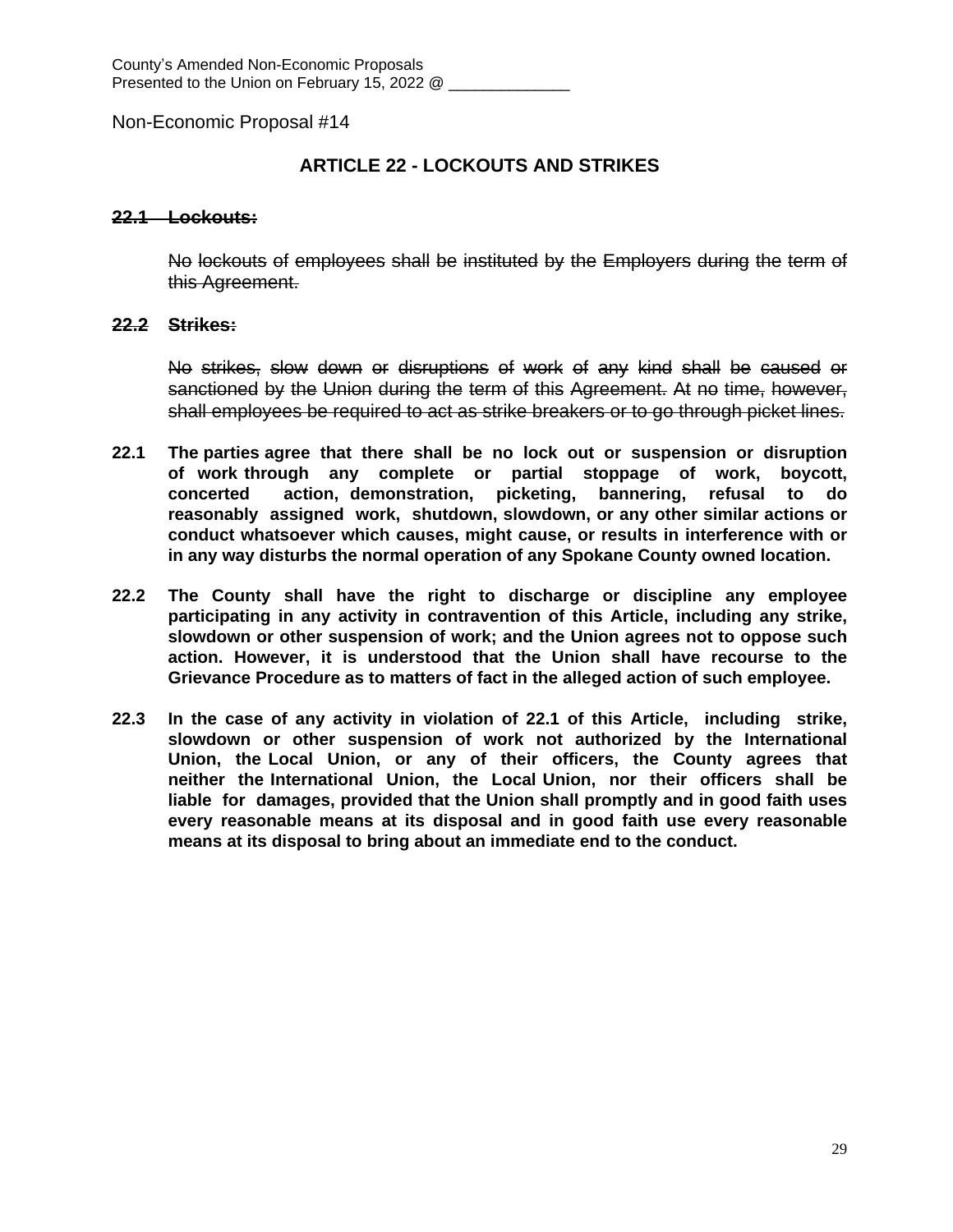**Non-Economic Proposal #19 -** *The County withdraws it's proposal to remove this appendix from the CBA.*

# **APPENDIX #2- SEVEN STEPS OF JUST CAUSE DISCIPLINE Seven Tests of Just Cause**

**1. Reasonable Rule or Work Order**. Is the rule or order reasonably related to the orderly,

efficient, and safe operation of the business?

- Is the rule or instruction straightforward and stated in language that is easy to understand?
- Have you been consistent and unbiased in applying the rule or standard? Is it applied consistently throughout your department?
- What is your department's discipline record for violation of this rule or standard?

**2. Notice**. Did the employee receive adequate notice of the work rule or performance standard and the possible consequences of failure to comply?

- Is the violated work rule or performance standard published? Is it up to date and relevant to the business needs of your unit?
- How was the employee made aware of it (department orientation, bulletin board, desk manual, staff meeting notes, prior oral or written communication, employee's job description, written standards)?
- What evidence do you have that the employee is aware of it, and understands it (new employee orientation, signature on a routing slip, signoff page)?
- Have you reviewed the employee's personnel file?
- Has this issue been raised in performance appraisals or previous disciplinary actions?
- If so, how recently?
- Prior notice may not be necessary in cases of serious misconduct such as theft, insubordination, or job abandonment.

**3. Sufficient Investigation**. Did you conduct an investigation before making a decision about taking disciplinary action?

Why do you suspect that a work rule violation or performance discrepancy occurred?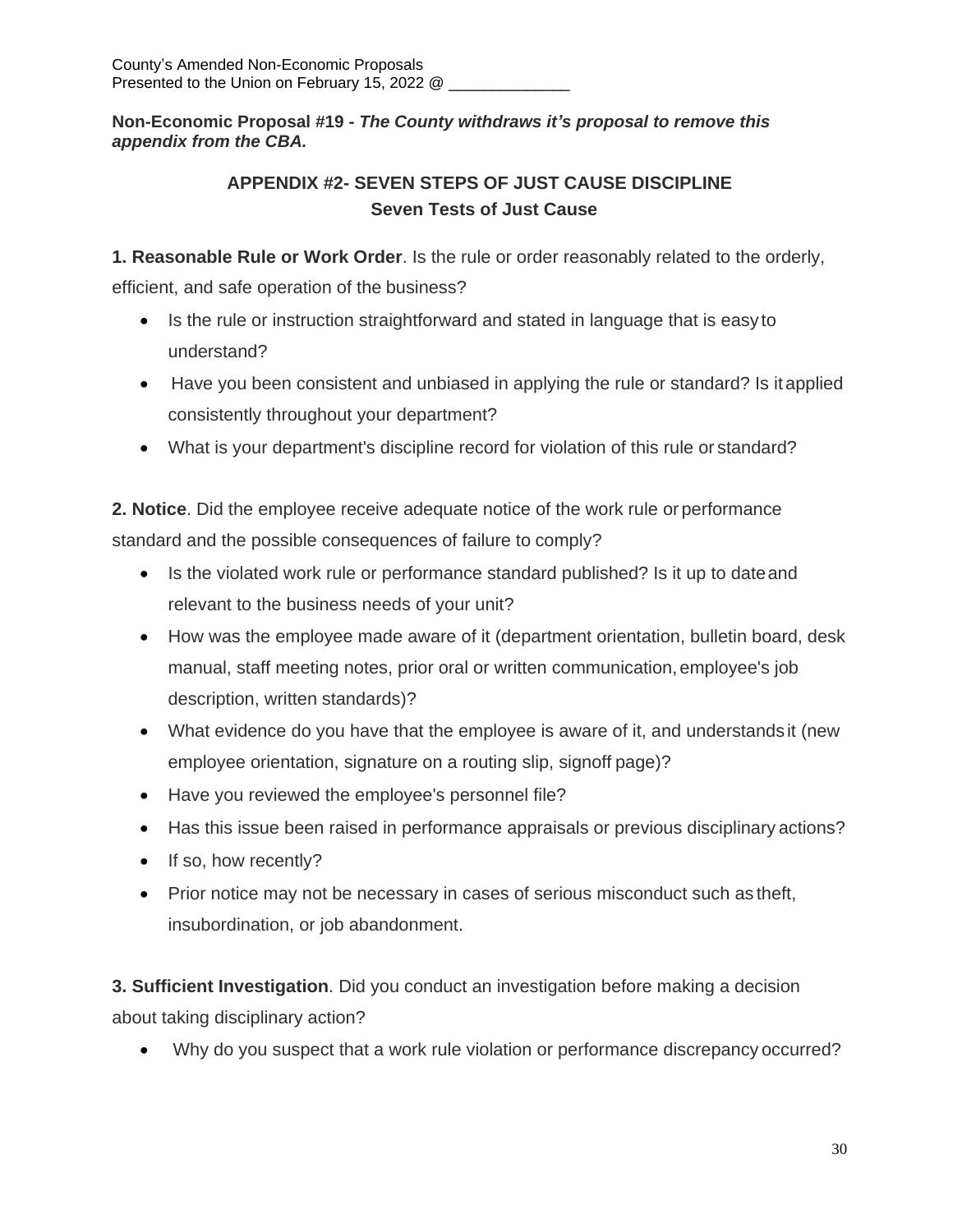- Can the employee perform the task? Is there a history of successful performance,or could the employee need additional training?
- Are there witnesses other than you? List others who may have knowledge ofthe issue through involvement or as witnesses (supervisors, employees, clients).
- Interview them and take notes.
- Are there written records pertinent to the case in your department or elsewhere at the County? Should in-house records be secured under lock and key during the investigation?
- Are there written processes or procedures which have a bearing on the case?
- Is there equipment that should be examined by you or experts?
- Do you need to call Internal Audit or Law Enforcement? If you suspect misappropriation of County resources, you should immediately contact Internal Audit and your Human Resources Consultant. Your own investigation will proceed, but other offices may provide information which becomes part of your evidence.

**4. Fair Investigation**. Was your investigation fair and objective?

- How long ago did the alleged infraction occur? (Unnecessary delays may send a message that you don't consider the infraction to be serious.)
- If you think you already know what happened, have you looked only for evidence to support your theory?
- Should you conduct the investigation, or are you too close to what happened to be objective?
- Should the employee remain on the work site during the investigation? (Do youfear sabotage, or is the employee a threat to others?)
- Have you made every effort to reconcile conflicting statements or other conflicting evidence? Are you prepared to discard what you cannot validate?
- Have you given the employee a chance to appear (with a representative if applicable), to tell their side of the story and respond to the evidence you have gathered?

**5. Proof**. During your investigation, did you find proof of misconduct or of a performance discrepancy?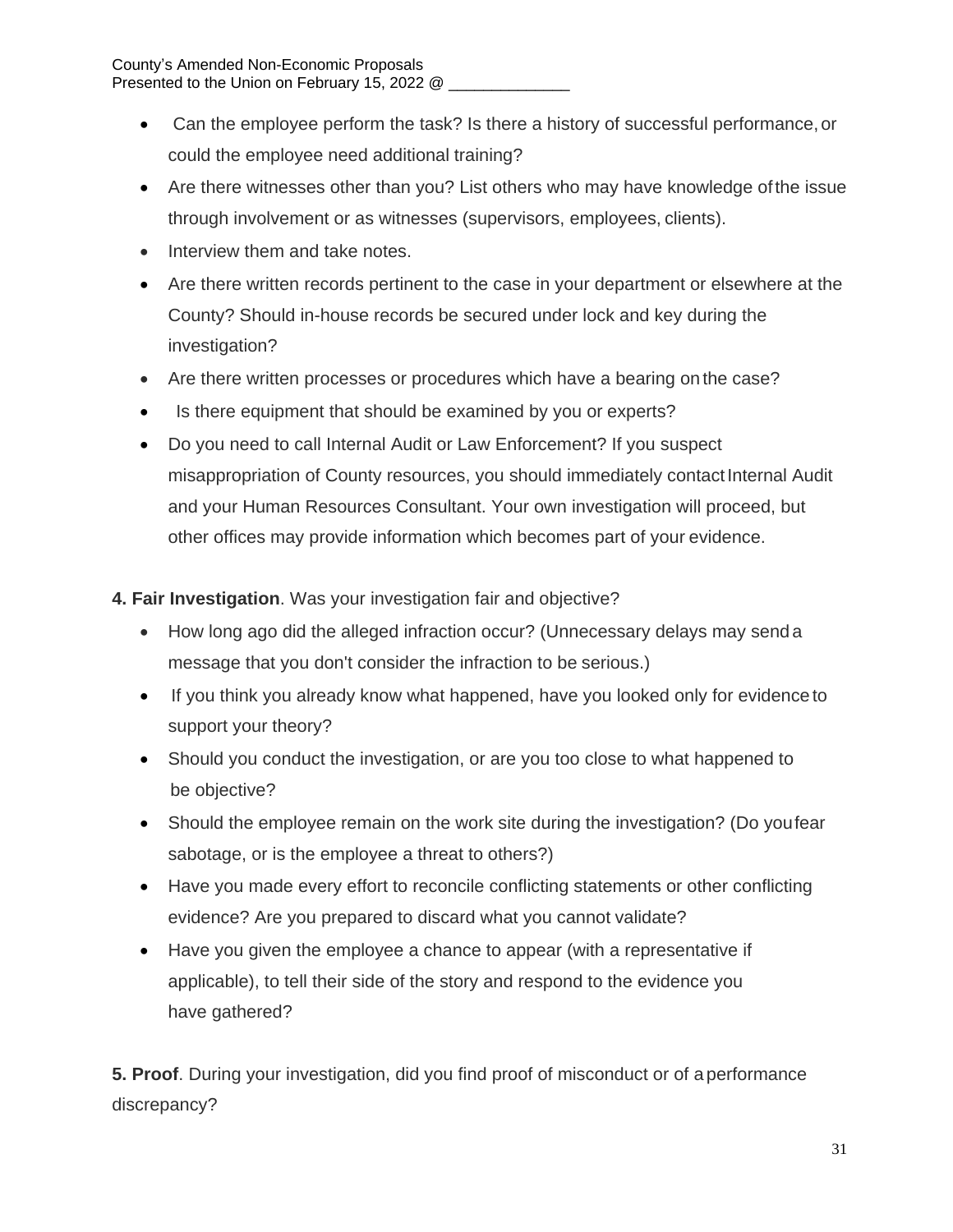- What conclusions are clearly supported by the evidence you gathered?
- Remember that evidence must be truly substantial, not flimsy or slight, to form a basis for taking disciplinary action.
- **6. Equal Treatment**. Have you dealt with your employees equally, without discrimination?
	- Are work rules applied consistently?
	- Are all employees held accountable for the performance standards established for their positions?
	- Have similarly situated employees (similar records and infractions) receivedthe same discipline?
	- What is your department's record for taking disciplinary action for this type of infraction? What is the County's record? (Explore this with your Human Resources Consultant.)

**7. Appropriate Discipline**. How do you decide what's appropriate?

- Is the discipline you propose to take reasonably related to the seriousness of the problem? (Did the violation pose serious safety problems or create work flow disruptions for the department?)
- Is it reasonably related to the employee's record (length of service and overall performance)? Is this violation part of a pattern?
- Do you have the authorization to take this action, or should you have it reviewed by the next level of management?
- A minor infraction does not merit harsh discipline unless it is a repeat occurrenceby the employee.
- Given the same violation for two or more employees, their respective records of service provide the only basis for administering different disciplinary actions without being subject to a charge of discrimination.
- What personnel program is the employee part of (Union contract, etc.)?
- Consult your Human Resource Consultant.